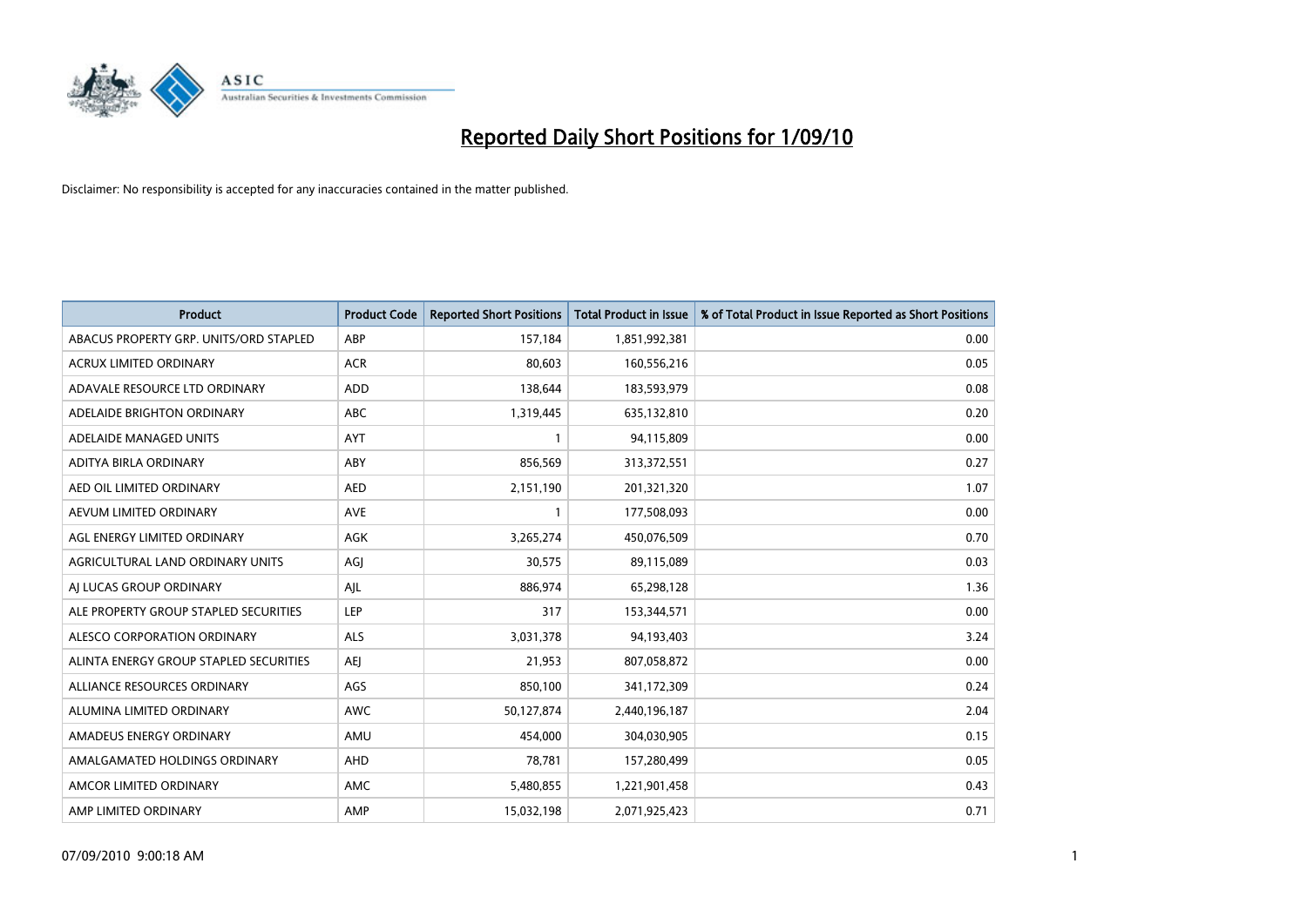

| <b>Product</b>                          | <b>Product Code</b> | <b>Reported Short Positions</b> | Total Product in Issue | % of Total Product in Issue Reported as Short Positions |
|-----------------------------------------|---------------------|---------------------------------|------------------------|---------------------------------------------------------|
| ANDEAN RESOURCES LTD ORDINARY           | <b>AND</b>          | 510,092                         | 542,257,867            | 0.09                                                    |
| ANGLOGOLD ASHANTI CDI 5:1               | AGG                 | 503                             | 89,207,765             | 0.00                                                    |
| ANSELL LIMITED ORDINARY                 | <b>ANN</b>          | 1,423,802                       | 131,577,652            | 1.09                                                    |
| ANTARES ENERGY LTD ORDINARY             | <b>AZZ</b>          | 224,349                         | 299,333,110            | 0.07                                                    |
| ANZ BANKING GRP LTD ORDINARY            | ANZ                 | 5,870,299                       | 2,559,301,430          | 0.19                                                    |
| APA GROUP STAPLED SECURITIES            | <b>APA</b>          | 6,311,027                       | 542,318,629            | 1.18                                                    |
| APEX MINERALS NL ORDINARY               | <b>AXM</b>          | 885,146                         | 3,567,819,909          | 0.02                                                    |
| APN EUROPEAN RETAIL UNITS STAPLED SEC.  | <b>AEZ</b>          | 11,832                          | 544,910,660            | 0.00                                                    |
| APN NEWS & MEDIA ORDINARY               | <b>APN</b>          | 5,109,181                       | 598,823,853            | 0.86                                                    |
| APOLLO GAS LIMITED ORDINARY             | <b>AZO</b>          | 71,180                          | 83,488,660             | 0.09                                                    |
| AQUARIUS PLATINUM. ORDINARY             | AQP                 | 5,223,743                       | 463,231,008            | 1.13                                                    |
| AQUILA RESOURCES ORDINARY               | <b>AQA</b>          | 1,345,536                       | 322,273,136            | 0.40                                                    |
| ARAFURA RESOURCE LTD ORDINARY           | <b>ARU</b>          | 115,532                         | 290,640,342            | 0.04                                                    |
| ARB CORPORATION ORDINARY                | <b>ARP</b>          | 1,200                           | 72,481,302             | 0.00                                                    |
| ARDENT LEISURE GROUP STAPLED SECURITIES | AAD                 | 67,383                          | 312,836,274            | 0.02                                                    |
| ARISTOCRAT LEISURE ORDINARY             | <b>ALL</b>          | 23,366,679                      | 533,379,348            | 4.37                                                    |
| ASCIANO GROUP STAPLED SECURITIES        | <b>AIO</b>          | 31,535,300                      | 2,926,103,883          | 1.07                                                    |
| ASG GROUP LIMITED ORDINARY              | <b>ASZ</b>          | 58,998                          | 151,836,046            | 0.03                                                    |
| ASPEN GROUP ORD/UNITS STAPLED           | <b>APZ</b>          | 371,926                         | 579,980,076            | 0.06                                                    |
| ASTON RES LTD ORDINARY                  | <b>AZT</b>          | 33,557                          | 204,527,604            | 0.02                                                    |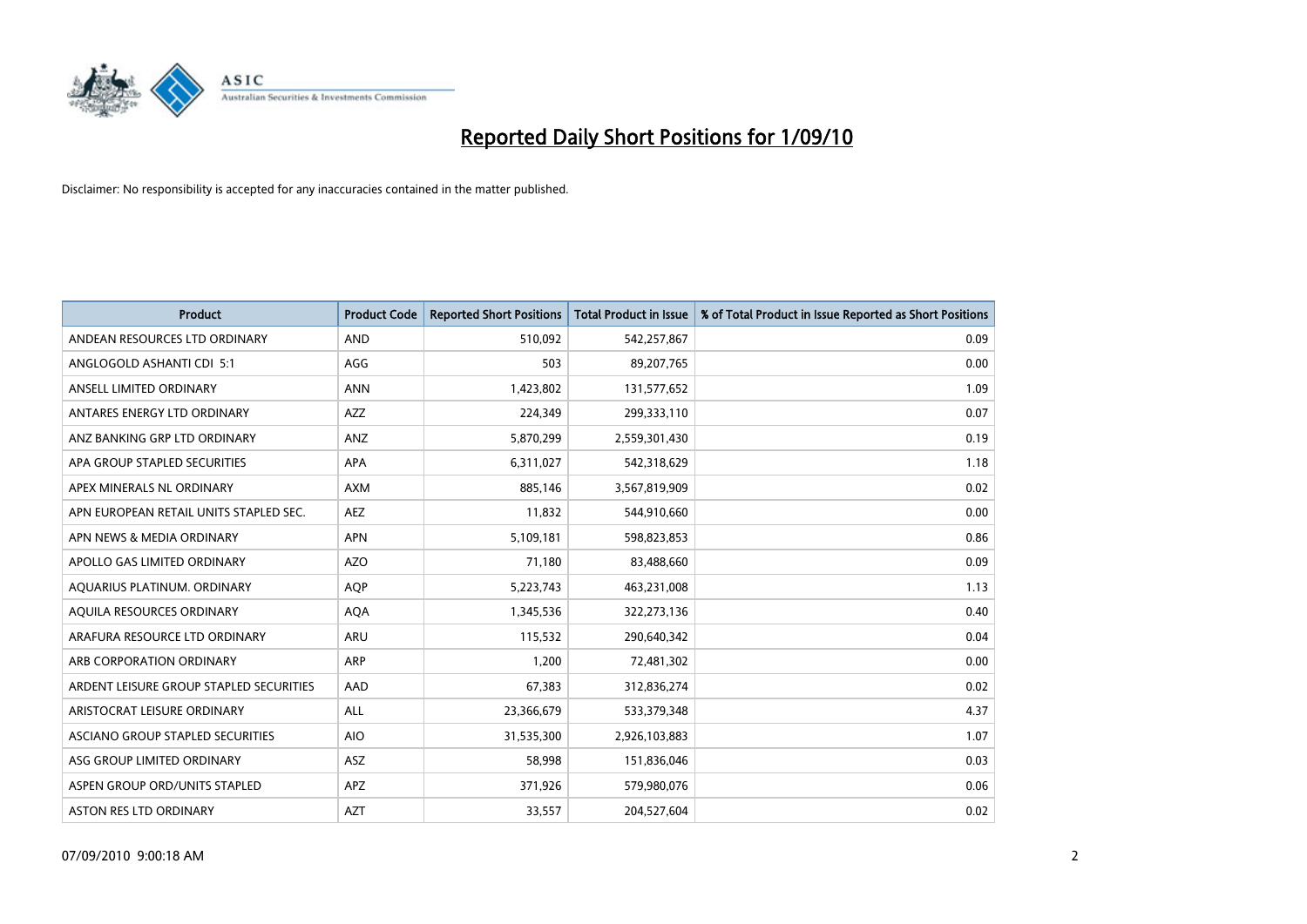

| <b>Product</b>                          | <b>Product Code</b> | <b>Reported Short Positions</b> | Total Product in Issue | % of Total Product in Issue Reported as Short Positions |
|-----------------------------------------|---------------------|---------------------------------|------------------------|---------------------------------------------------------|
| ASTRO JAP PROP GROUP STAPLED SECURITIES | AJA                 | 15,350                          | 508,212,161            | 0.00                                                    |
| ASX LIMITED ORDINARY                    | <b>ASX</b>          | 3,361,429                       | 173,576,316            | 1.93                                                    |
| ATLAS IRON LIMITED ORDINARY             | <b>AGO</b>          | 4,597,732                       | 540,009,119            | 0.84                                                    |
| AURORA OIL & GAS ORDINARY               | <b>AUT</b>          | 11,974                          | 276,690,342            | 0.00                                                    |
| <b>AUROX RESOURCES ORDINARY</b>         | <b>AXO</b>          | 2,018,838                       | 196,044,413            | 1.03                                                    |
| AUSDRILL LIMITED ORDINARY               | <b>ASL</b>          | 61,532                          | 254,290,140            | 0.02                                                    |
| AUSENCO LIMITED ORDINARY                | <b>AAX</b>          | 3,281,852                       | 122,427,576            | 2.67                                                    |
| AUST VINTAGE LTD ORDINARY               | <b>AVG</b>          | 37,962                          | 128,282,317            | 0.03                                                    |
| AUSTAL LIMITED ORDINARY                 | ASB                 | 247,662                         | 188,069,638            | 0.13                                                    |
| <b>AUSTAR UNITED ORDINARY</b>           | <b>AUN</b>          | 12,372,395                      | 1,260,030,198          | 0.99                                                    |
| AUSTBROKERS HOLDINGS ORDINARY           | <b>AUB</b>          | 2                               | 52,736,987             | 0.00                                                    |
| AUSTEREO GROUP LTD. ORDINARY            | <b>AEO</b>          | 17,956                          | 344,798,708            | 0.00                                                    |
| <b>AUSTRAL GOLD ORDINARY</b>            | <b>AGD</b>          | 47.241                          | 169,139,739            | 0.03                                                    |
| AUSTRALAND PROPERTY STAPLED SECURITY    | <b>ALZ</b>          | 274,519                         | 576,837,197            | 0.04                                                    |
| AUSTRALIAN AGRICULT. ORDINARY           | <b>AAC</b>          | 4,760,302                       | 264,264,459            | 1.78                                                    |
| <b>AUSTRALIAN EDUCATION UNITS</b>       | <b>AEU</b>          | 625,000                         | 134,973,383            | 0.46                                                    |
| AUSTRALIAN INFRASTR, UNITS/ORDINARY     | <b>AIX</b>          | 168,494                         | 620,733,944            | 0.03                                                    |
| AUSTRALIAN MINES LTD ORDINARY           | <b>AUZ</b>          | 1,400,000                       | 6,981,662,168          | 0.02                                                    |
| AUSTRALIAN PHARM, ORDINARY              | API                 | 536,812                         | 488,115,883            | 0.11                                                    |
| AUTOMOTIVE HOLDINGS ORDINARY            | AHE                 | 3,471                           | 225,731,300            | 0.00                                                    |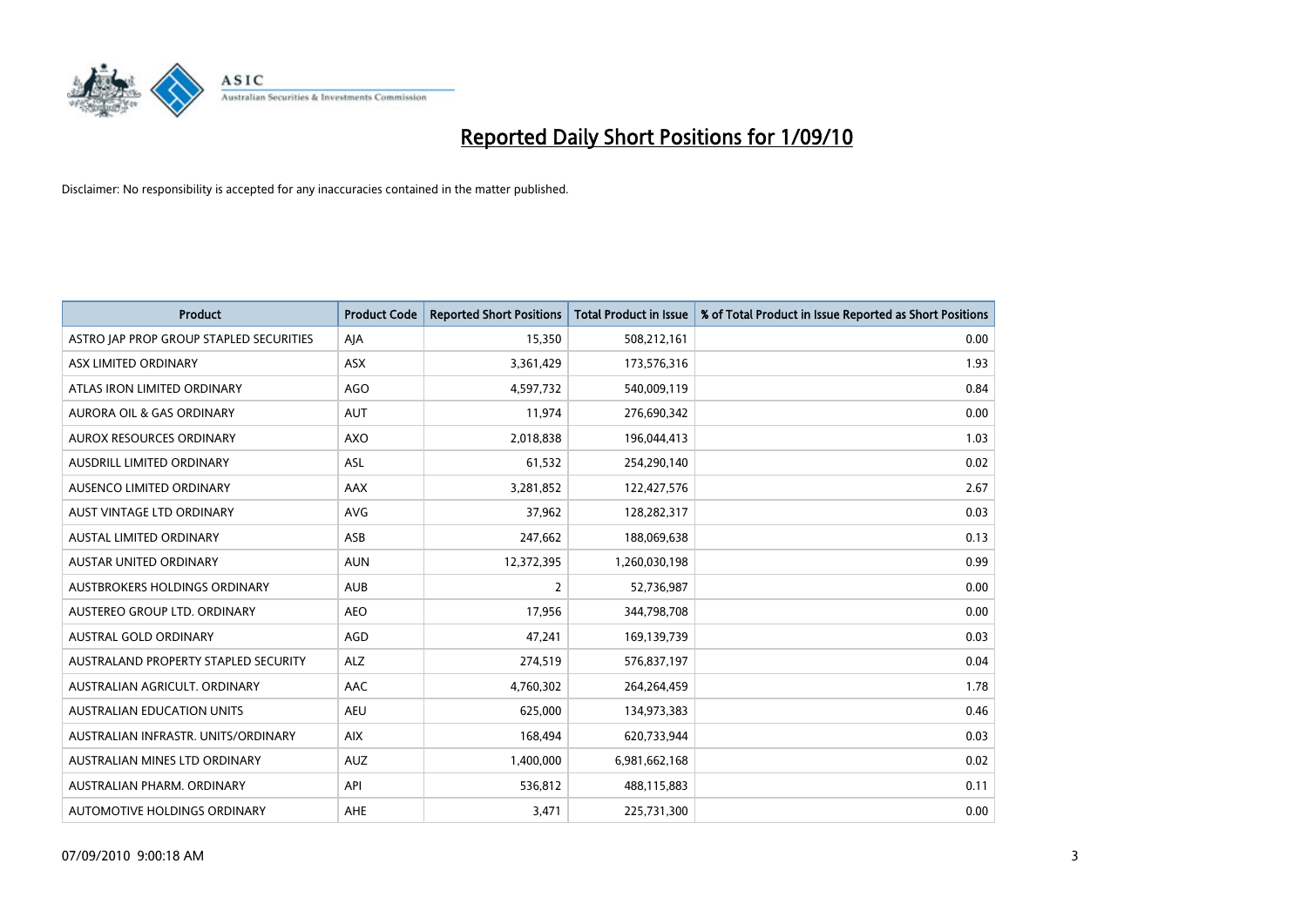

| <b>Product</b>                       | <b>Product Code</b> | <b>Reported Short Positions</b> | <b>Total Product in Issue</b> | % of Total Product in Issue Reported as Short Positions |
|--------------------------------------|---------------------|---------------------------------|-------------------------------|---------------------------------------------------------|
| AVEXA LIMITED ORDINARY               | <b>AVX</b>          | 243,657                         | 847,688,779                   | 0.03                                                    |
| AVOCA RESOURCES ORDINARY             | <b>AVO</b>          | 13,410,177                      | 290,892,011                   | 4.61                                                    |
| AWB LIMITED ORDINARY                 | AWB                 | 1,702,521                       | 817,304,356                   | 0.20                                                    |
| AWE LIMITED ORDINARY                 | <b>AWE</b>          | 1,158,522                       | 521,871,941                   | 0.23                                                    |
| AXA ASIA PACIFIC ORDINARY            | <b>AXA</b>          | 1,414,571                       | 2,067,095,545                 | 0.06                                                    |
| BANK OF QUEENSLAND. ORDINARY         | <b>BOQ</b>          | 470,343                         | 215,681,127                   | 0.21                                                    |
| <b>BANNERMAN RESOURCES ORDINARY</b>  | <b>BMN</b>          | 519,383                         | 201,710,934                   | 0.26                                                    |
| <b>BASS STRAIT OIL CO ORDINARY</b>   | <b>BAS</b>          | 1,482                           | 291,030,250                   | 0.00                                                    |
| <b>BATAVIA MINING ORDINARY</b>       | <b>BTV</b>          | 2,500                           | 153,032,145                   | 0.00                                                    |
| <b>BAUXITE RESOURCE LTD ORDINARY</b> | <b>BAU</b>          | 44,797                          | 234,379,896                   | 0.02                                                    |
| BEACH ENERGY LIMITED ORDINARY        | <b>BPT</b>          | 2,395,920                       | 1,092,548,972                 | 0.21                                                    |
| BENDIGO AND ADELAIDE ORDINARY        | <b>BEN</b>          | 4,796,679                       | 354,487,961                   | 1.35                                                    |
| <b>BENDIGO MINING LTD ORDINARY</b>   | <b>BDG</b>          | 11,826,249                      | 509,712,735                   | 2.32                                                    |
| BERKELEY RESOURCES ORDINARY          | <b>BKY</b>          | 1,587                           | 137,590,319                   | 0.00                                                    |
| <b>BHP BILLITON LIMITED ORDINARY</b> | <b>BHP</b>          | 24,581,531                      | 3,356,081,497                 | 0.68                                                    |
| <b>BILLABONG ORDINARY</b>            | <b>BBG</b>          | 6,083,400                       | 253,122,552                   | 2.40                                                    |
| <b>BIOTA HOLDINGS ORDINARY</b>       | <b>BTA</b>          | 2,000,633                       | 179,878,356                   | 1.11                                                    |
| <b>BISALLOY STEEL ORDINARY</b>       | <b>BIS</b>          | 84,480                          | 216,455,965                   | 0.04                                                    |
| BKI INVESTMENT LTD ORDINARY          | <b>BKI</b>          | 508                             | 418,566,158                   | 0.00                                                    |
| <b>BLACKTHORN RESOURCES ORDINARY</b> | <b>BTR</b>          | 35,848                          | 106,885,300                   | 0.03                                                    |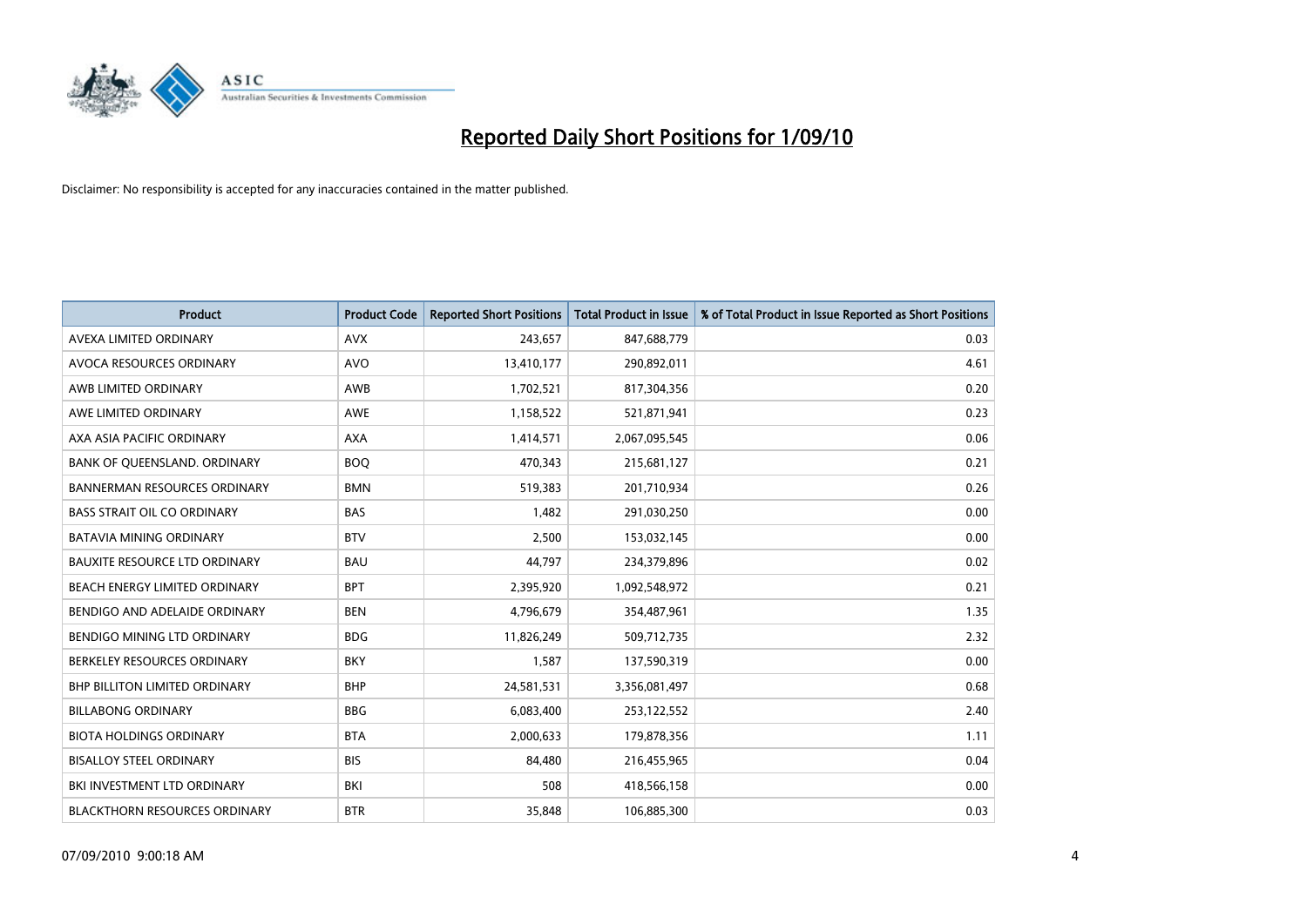

| <b>Product</b>                           | <b>Product Code</b> | <b>Reported Short Positions</b> | Total Product in Issue | % of Total Product in Issue Reported as Short Positions |
|------------------------------------------|---------------------|---------------------------------|------------------------|---------------------------------------------------------|
| <b>BLUESCOPE STEEL LTD ORDINARY</b>      | <b>BSL</b>          | 10,575,321                      | 1,823,322,017          | 0.56                                                    |
| <b>BOART LONGYEAR ORDINARY</b>           | <b>BLY</b>          | 3,868,287                       | 461,163,412            | 0.83                                                    |
| <b>BOOM LOGISTICS ORDINARY</b>           | <b>BOL</b>          | 377,999                         | 460,795,156            | 0.08                                                    |
| BORAL LIMITED. ORDINARY                  | <b>BLD</b>          | 22,166,197                      | 718,853,617            | 3.04                                                    |
| BOTSWANA METALS LTD ORDINARY             | <b>BML</b>          | 7,000                           | 106,087,760            | 0.01                                                    |
| <b>BOW ENERGY LIMITED ORDINARY</b>       | <b>BOW</b>          | 2,389,201                       | 280,607,187            | 0.86                                                    |
| <b>BRADKEN LIMITED ORDINARY</b>          | <b>BKN</b>          | 595,562                         | 138,752,259            | 0.43                                                    |
| <b>BRAMBLES LIMITED ORDINARY</b>         | <b>BXB</b>          | 9,939,241                       | 1,422,244,687          | 0.69                                                    |
| BREVILLE GROUP LTD ORDINARY              | <b>BRG</b>          | 2,740                           | 129,515,322            | 0.00                                                    |
| <b>BRICKWORKS LIMITED ORDINARY</b>       | <b>BKW</b>          | 9,530                           | 147,235,904            | 0.00                                                    |
| <b>BROCKMAN RESOURCES ORDINARY</b>       | <b>BRM</b>          | 135,919                         | 141,588,151            | 0.10                                                    |
| BT INVESTMENT MNGMNT ORDINARY            | <b>BTT</b>          | 548,650                         | 160,000,000            | 0.34                                                    |
| <b>BUNNINGS WAREHOUSE ORDINARY UNITS</b> | <b>BWP</b>          | 445,161                         | 427,042,646            | 0.11                                                    |
| <b>BURU ENERGY ORDINARY</b>              | <b>BRU</b>          | 171,612                         | 182,769,813            | 0.09                                                    |
| CABCHARGE AUSTRALIA ORDINARY             | CAB                 | 1,412,136                       | 120,437,014            | 1.15                                                    |
| CALTEX AUSTRALIA ORDINARY                | <b>CTX</b>          | 6,078,037                       | 270,000,000            | 2.25                                                    |
| <b>CAMPBELL BROTHERS ORDINARY</b>        | <b>CPB</b>          | 484,836                         | 63,517,495             | 0.77                                                    |
| CAPE LAMBERT RES LTD ORDINARY            | <b>CFE</b>          | 380,926                         | 593,166,467            | 0.07                                                    |
| <b>CARBON ENERGY ORDINARY</b>            | <b>CNX</b>          | 556,330                         | 609,497,650            | 0.09                                                    |
| CARDNO LIMITED ORDINARY                  | CDD                 | 12,795                          | 105,599,600            | 0.01                                                    |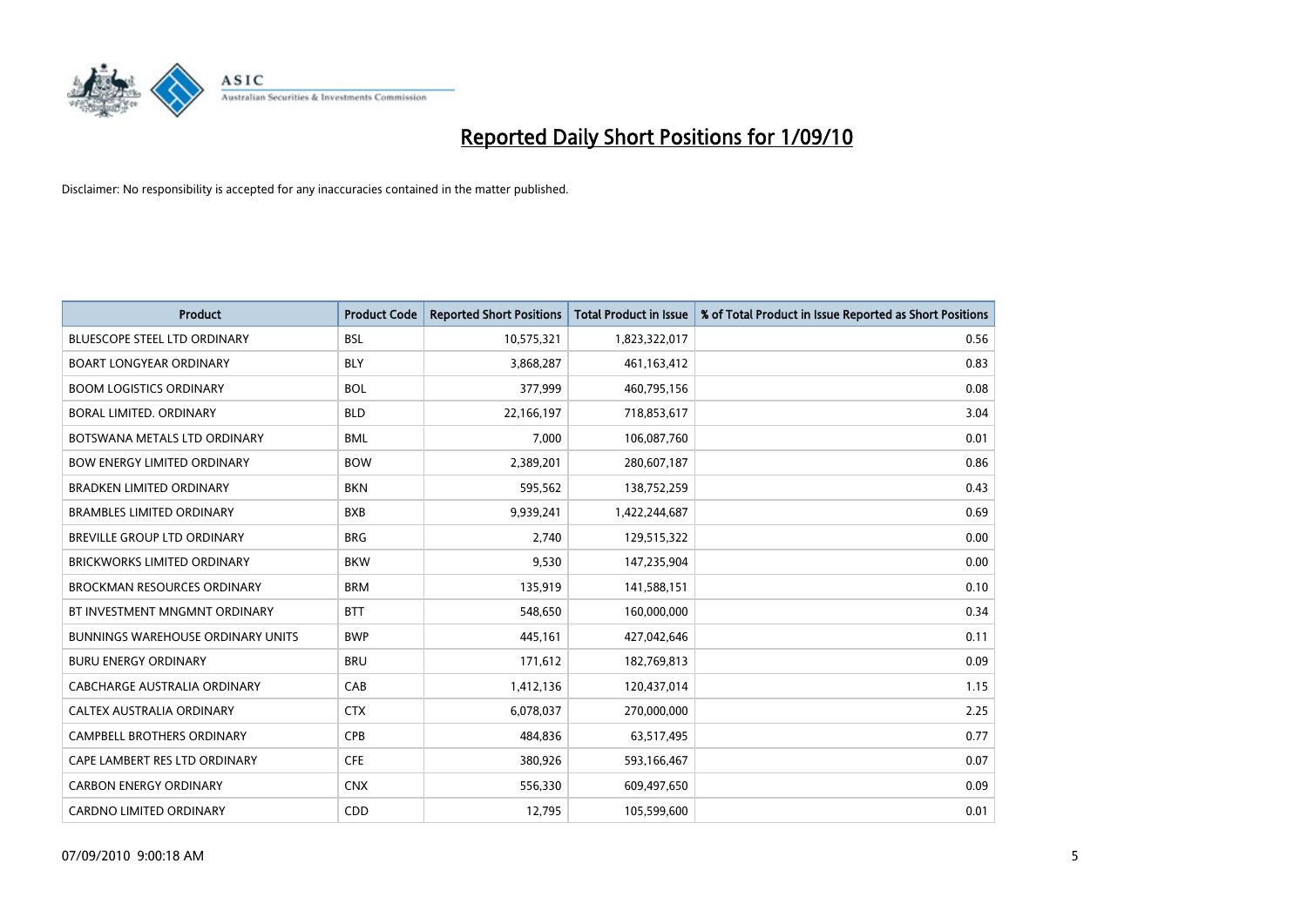

| <b>Product</b>                             | <b>Product Code</b> | <b>Reported Short Positions</b> | Total Product in Issue | % of Total Product in Issue Reported as Short Positions |
|--------------------------------------------|---------------------|---------------------------------|------------------------|---------------------------------------------------------|
| CARNARVON PETROLEUM ORDINARY               | <b>CVN</b>          | 2,000,088                       | 686,759,634            | 0.29                                                    |
| CARNEGIE WAVE ENERGY ORDINARY              | <b>CWE</b>          | 83,000                          | 565,237,627            | 0.01                                                    |
| <b>CARPATHIAN RESOURCES ORDINARY</b>       | <b>CPN</b>          | 75,000                          | 265,533,501            | 0.03                                                    |
| CARPENTARIA EXP. LTD ORDINARY              | CAP                 | 9,777                           | 93,821,301             | 0.01                                                    |
| CARSALES.COM LTD ORDINARY                  | <b>CRZ</b>          | 1,025,070                       | 232,490,800            | 0.43                                                    |
| CASH CONVERTERS ORD/DIV ACCESS             | CCV                 | 17,624                          | 379,761,025            | 0.00                                                    |
| <b>CASPIAN OIL &amp; GAS ORDINARY</b>      | <b>CIG</b>          | 50,000                          | 1,331,500,513          | 0.00                                                    |
| CATALPA RESOURCES ORDINARY                 | <b>CAH</b>          | 222,748                         | 162,750,590            | 0.14                                                    |
| CEC GROUP LIMITED ORDINARY                 | CEG                 | 1,750                           | 79,662,662             | 0.00                                                    |
| <b>CELLNET GROUP ORDINARY</b>              | <b>CLT</b>          | 1,342                           | 73,135,185             | 0.00                                                    |
| CENTENNIAL COAL ORDINARY                   | <b>CEY</b>          | 3,099,060                       | 395,028,737            | 0.78                                                    |
| CENTRAL PETROLEUM ORDINARY                 | <b>CTP</b>          | 11,455                          | 907,291,115            | 0.00                                                    |
| <b>CENTRO PROPERTIES UNITS/ORD STAPLED</b> | <b>CNP</b>          | 271,265                         | 972,414,514            | 0.03                                                    |
| CENTRO RETAIL GROUP STAPLED SECURITIES     | <b>CER</b>          | 853,373                         | 2,286,399,424          | 0.04                                                    |
| <b>CERAMIC FUEL CELLS ORDINARY</b>         | <b>CFU</b>          | 79,718                          | 1,029,873,280          | 0.01                                                    |
| <b>CFS RETAIL PROPERTY UNITS</b>           | <b>CFX</b>          | 67,498,746                      | 2,530,069,990          | 2.67                                                    |
| CHALLENGER DIV.PRO. STAPLED UNITS          | <b>CDI</b>          | 2,948                           | 913,426,007            | 0.00                                                    |
| CHALLENGER F.S.G.LTD ORDINARY              | <b>CGF</b>          | 9,729,075                       | 499,473,232            | 1.93                                                    |
| <b>CHANDLER MACLEOD LTD ORDINARY</b>       | <b>CMG</b>          | 11,970                          | 421,812,960            | 0.00                                                    |
| CHARTER HALL GROUP STAPLED US PROHIBIT.    | <b>CHC</b>          | 181,259                         | 1,225,365,088          | 0.01                                                    |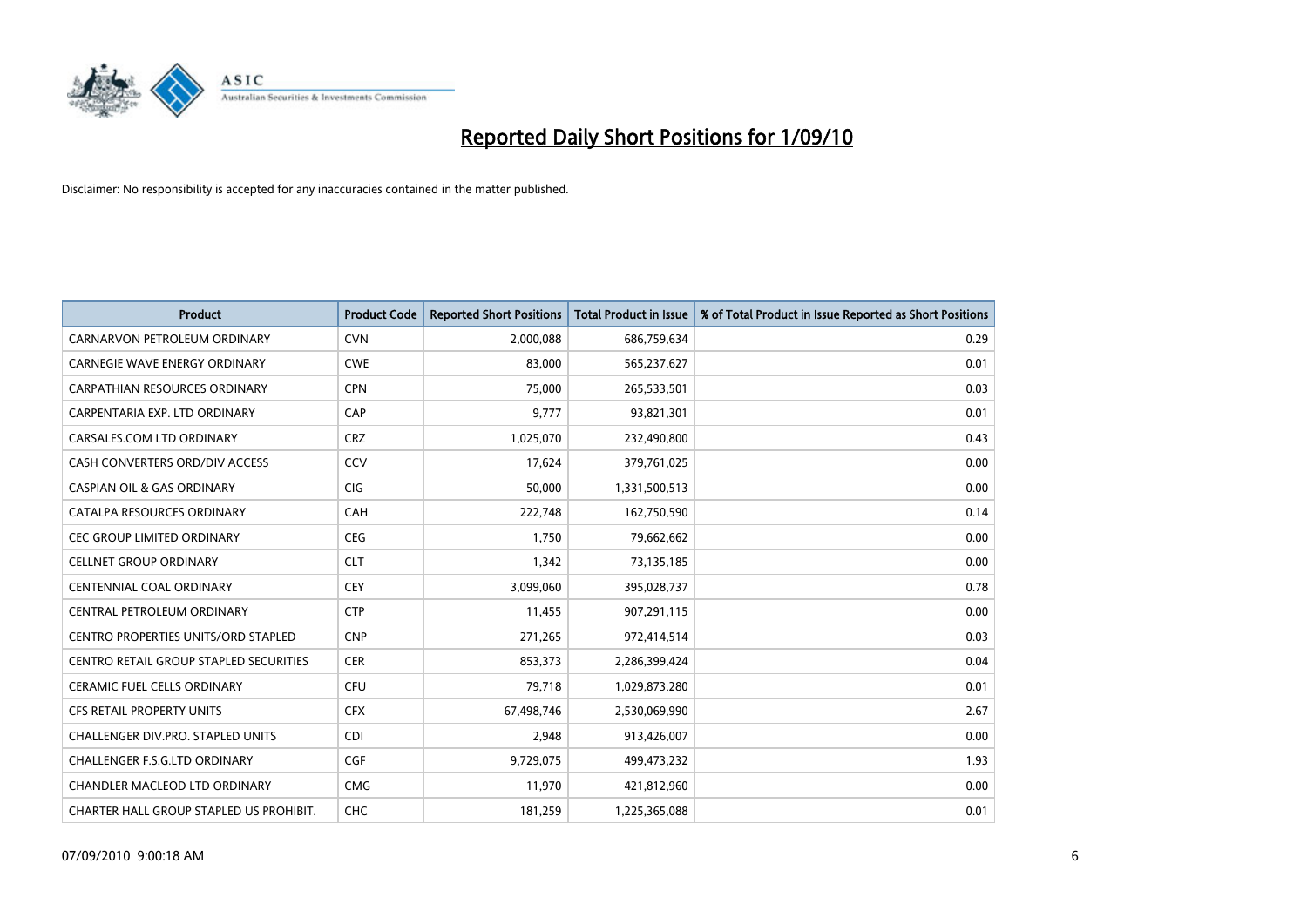

| <b>Product</b>                       | <b>Product Code</b> | <b>Reported Short Positions</b> | Total Product in Issue | % of Total Product in Issue Reported as Short Positions |
|--------------------------------------|---------------------|---------------------------------|------------------------|---------------------------------------------------------|
| CHARTER HALL OFFICE UNIT DEF SET     | CQODA               | 338,653                         | 493,313,273            | 0.07                                                    |
| CHARTER HALL RETAIL UNIT DEF SET     | CORDA               | 87,583                          | 305,808,140            | 0.03                                                    |
| CHEMGENEX PHARMACEUT ORDINARY        | <b>CXS</b>          | 221,509                         | 283,348,870            | 0.08                                                    |
| CITADEL RESOURCE GRP ORDINARY        | CGG                 | 1,798,186                       | 2,367,460,116          | 0.07                                                    |
| CITIGOLD CORP LTD ORDINARY           | <b>CTO</b>          | 2,098,686                       | 928,565,634            | 0.23                                                    |
| CLINUVEL PHARMACEUT, ORDINARY        | CUV                 | 41,277                          | 303,423,665            | 0.01                                                    |
| <b>CLOUGH LIMITED ORDINARY</b>       | <b>CLO</b>          | 426,903                         | 768,806,269            | 0.05                                                    |
| <b>COAL &amp; ALLIED ORDINARY</b>    | <b>CNA</b>          | 4,966                           | 86,584,735             | 0.01                                                    |
| COAL OF AFRICA LTD ORDINARY          | <b>CZA</b>          | 454,399                         | 530,514,663            | 0.09                                                    |
| <b>COALSPUR MINES LTD ORDINARY</b>   | <b>CPL</b>          | 140,000                         | 363,988,134            | 0.04                                                    |
| COCA-COLA AMATIL ORDINARY            | <b>CCL</b>          | 2,876,166                       | 754,614,469            | 0.39                                                    |
| <b>COCHLEAR LIMITED ORDINARY</b>     | <b>COH</b>          | 678,255                         | 56,574,987             | 1.18                                                    |
| <b>COCKATOO COAL ORDINARY</b>        | <b>COK</b>          | 899,162                         | 602,507,380            | 0.15                                                    |
| <b>COEUR D'ALENE MINES. CDI 1:1</b>  | <b>CXC</b>          | 1,000                           | 4,427,833              | 0.02                                                    |
| <b>COFFEY INTERNATIONAL ORDINARY</b> | <b>COF</b>          | 2,433                           | 129,035,760            | 0.00                                                    |
| COMMONWEALTH BANK, ORDINARY          | <b>CBA</b>          | 15,914,059                      | 1,548,832,074          | 0.99                                                    |
| COMMONWEALTH PROP ORDINARY UNITS     | <b>CPA</b>          | 21,528,256                      | 2,012,803,230          | 1.06                                                    |
| <b>COMPASS RESOURCES ORDINARY</b>    | <b>CMR</b>          | 101,480                         | 147,402,920            | 0.07                                                    |
| <b>COMPUTERSHARE LTD ORDINARY</b>    | <b>CPU</b>          | 3,522,274                       | 555,664,059            | 0.61                                                    |
| CONNECTEAST GROUP STAPLED            | CEU                 | 27,774,805                      | 3,940,145,951          | 0.71                                                    |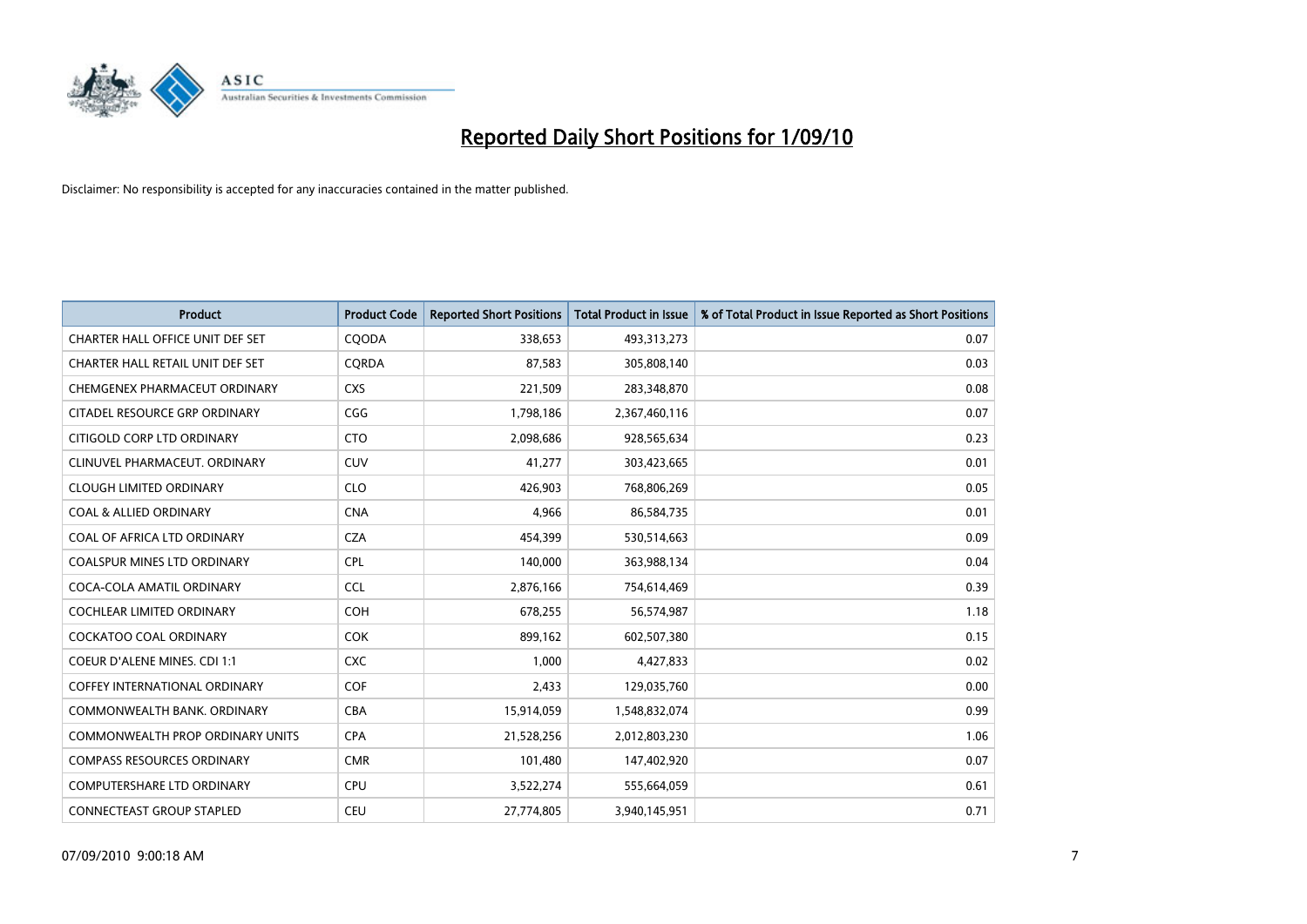

| <b>Product</b>                           | <b>Product Code</b> | <b>Reported Short Positions</b> | Total Product in Issue | % of Total Product in Issue Reported as Short Positions |
|------------------------------------------|---------------------|---------------------------------|------------------------|---------------------------------------------------------|
| <b>CONQUEST MINING ORDINARY</b>          | CQT                 | 4,126,526                       | 353,151,103            | 1.17                                                    |
| CONSOLIDATED MEDIA, ORDINARY             | <b>CMI</b>          | 3,502,529                       | 596,758,471            | 0.60                                                    |
| <b>CONTANGO MICROCAP ORDINARY</b>        | <b>CTN</b>          | 7,500                           | 150,088,688            | 0.00                                                    |
| COPPER STRIKE LTD ORDINARY               | <b>CSE</b>          | 714                             | 116,455,571            | 0.00                                                    |
| <b>CORPORATE EXPRESS ORDINARY</b>        | <b>CXP</b>          | 148                             | 169,366,966            | 0.00                                                    |
| <b>COUNT FINANCIAL ORDINARY</b>          | COU                 | 1,382,550                       | 259,888,869            | 0.53                                                    |
| <b>CRANE GROUP LIMITED ORDINARY</b>      | <b>CRG</b>          | 3,765,214                       | 78,286,427             | 4.77                                                    |
| <b>CROMWELL GROUP STAPLED SECURITIES</b> | <b>CMW</b>          | 123,982                         | 898,886,642            | 0.01                                                    |
| <b>CROWN LIMITED ORDINARY</b>            | <b>CWN</b>          | 4,187,924                       | 753,555,290            | 0.55                                                    |
| <b>CSG LIMITED ORDINARY</b>              | CSV                 | 108,754                         | 243,071,695            | 0.05                                                    |
| <b>CSL LIMITED ORDINARY</b>              | <b>CSL</b>          | 13,357,404                      | 549,869,904            | 2.40                                                    |
| <b>CSR LIMITED ORDINARY</b>              | <b>CSR</b>          | 5,615,294                       | 1,514,920,814          | 0.37                                                    |
| <b>CUDECO LIMITED ORDINARY</b>           | CDU                 | 405.592                         | 136,065,740            | 0.29                                                    |
| <b>CUSTOMERS LIMITED ORDINARY</b>        | CUS                 | 64,127                          | 135,521,531            | 0.05                                                    |
| DART ENERGY LTD ORDINARY                 | <b>DTE</b>          | 1,217,958                       | 419,748,184            | 0.28                                                    |
| DAVID JONES LIMITED ORDINARY             | <b>DIS</b>          | 17,781,750                      | 510,945,759            | 3.47                                                    |
| <b>DECMIL GROUP LIMITED ORDINARY</b>     | <b>DCG</b>          | 17,397                          | 123,754,568            | 0.01                                                    |
| DEEP YELLOW LIMITED ORDINARY             | <b>DYL</b>          | 244,845                         | 1,125,814,458          | 0.02                                                    |
| DEVINE LIMITED ORDINARY                  | <b>DVN</b>          | 1,000                           | 634,918,223            | 0.00                                                    |
| DEXUS PROPERTY GROUP STAPLED UNITS       | <b>DXS</b>          | 14,138,436                      | 4,820,821,799          | 0.30                                                    |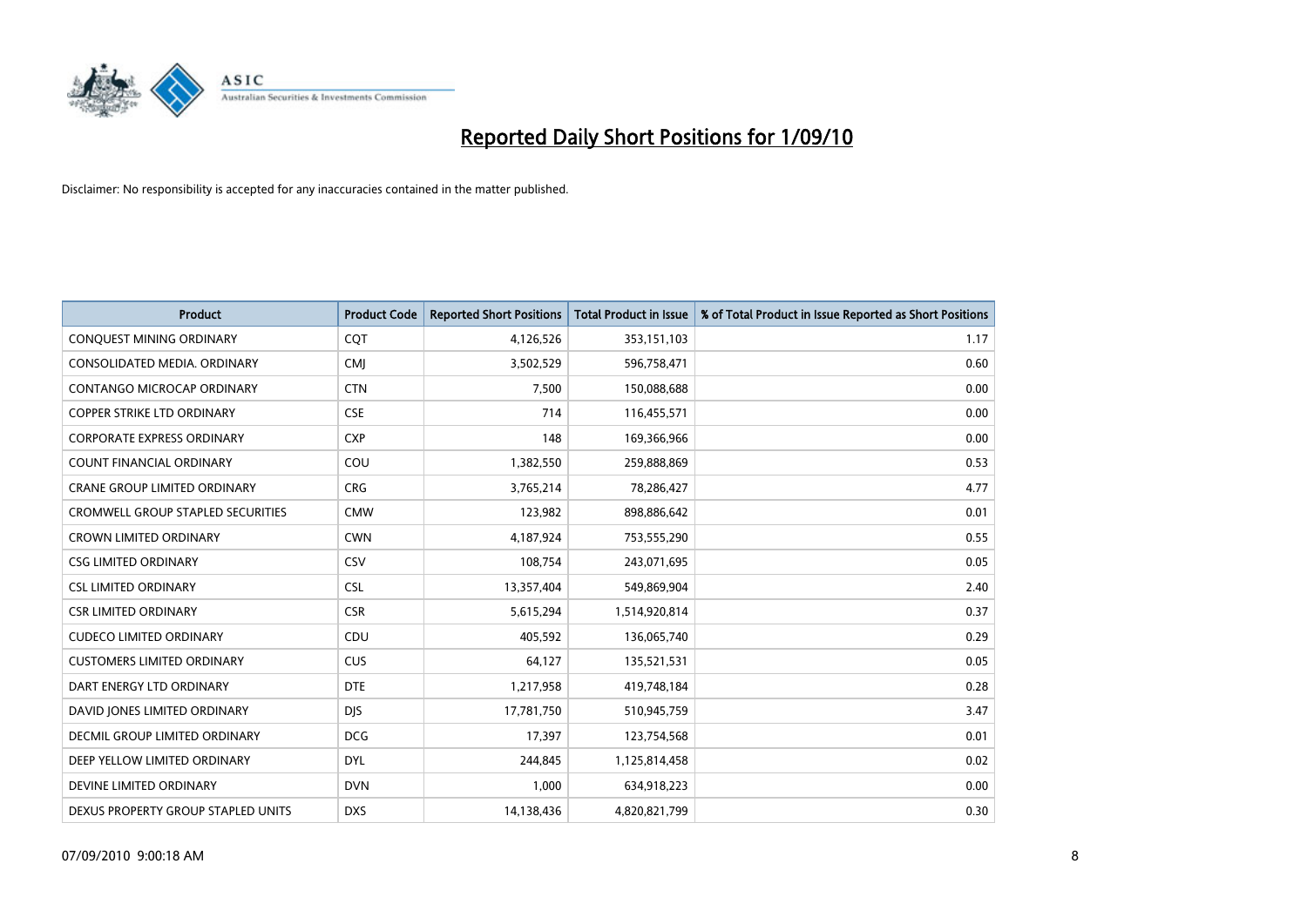

| <b>Product</b>                            | <b>Product Code</b> | <b>Reported Short Positions</b> | <b>Total Product in Issue</b> | % of Total Product in Issue Reported as Short Positions |
|-------------------------------------------|---------------------|---------------------------------|-------------------------------|---------------------------------------------------------|
| <b>DOMINION MINING ORDINARY</b>           | <b>DOM</b>          | 326,725                         | 103,327,059                   | 0.32                                                    |
| DOMINO PIZZA ENTERPR ORDINARY             | <b>DMP</b>          | 2                               | 68,285,174                    | 0.00                                                    |
| DOWNER EDI LIMITED ORDINARY               | <b>DOW</b>          | 1,929,408                       | 336,582,351                   | 0.56                                                    |
| DUET GROUP STAPLED US PROHIBIT.           | <b>DUE</b>          | 294,078                         | 887,304,690                   | 0.03                                                    |
| DULUXGROUP LIMITED ORDINARY               | <b>DLX</b>          | 47,202                          | 366,945,710                   | 0.01                                                    |
| <b>EASTERN STAR GAS ORDINARY</b>          | ESG                 | 7,387,190                       | 991,272,041                   | 0.73                                                    |
| EDT RETAIL TRUST UNITS                    | <b>EDT</b>          | 99,457                          | 4,700,290,868                 | 0.00                                                    |
| ELDERS LIMITED ORDINARY                   | <b>ELD</b>          | 15,756,246                      | 448,598,480                   | 3.50                                                    |
| ELDORADO GOLD CORP CDI 1:1                | EAU                 | 31,453                          | 22,388,646                    | 0.14                                                    |
| ELIXIR PETROLEUM LTD ORDINARY             | <b>EXR</b>          | 324,400                         | 188,988,472                   | 0.17                                                    |
| <b>EMECO HOLDINGS ORDINARY</b>            | <b>EHL</b>          | 1,380,290                       | 631,237,586                   | 0.22                                                    |
| <b>ENERGY RESOURCES ORDINARY 'A'</b>      | <b>ERA</b>          | 491,747                         | 190,737,934                   | 0.24                                                    |
| ENERGY WORLD CORPOR. ORDINARY             | <b>EWC</b>          | 6,713,865                       | 1,561,166,672                 | 0.42                                                    |
| <b>ENTEK ENERGY LTD ORDINARY</b>          | <b>ETE</b>          | 489,903                         | 225,192,535                   | 0.22                                                    |
| <b>ENTELLECT SOLUTIONS ORDINARY</b>       | <b>ESN</b>          | 464.050                         | 1,740,334,200                 | 0.03                                                    |
| ENVESTRA LIMITED ORDINARY                 | <b>ENV</b>          | 1,479,849                       | 1,386,827,962                 | 0.11                                                    |
| EQUINOX MINERALS LTD CHESS DEPOSITARY INT | EON                 | 3,659,373                       | 707,818,211                   | 0.52                                                    |
| <b>EVEREST FINANCIAL ORDINARY</b>         | <b>EFG</b>          | 4,300                           | 251,442,316                   | 0.00                                                    |
| EXTRACT RESOURCES ORDINARY                | <b>EXT</b>          | 1,717,932                       | 243,302,298                   | 0.69                                                    |
| FAIRFAX MEDIA LTD ORDINARY                | <b>FXI</b>          | 257,206,556                     | 2,351,955,725                 | 10.94                                                   |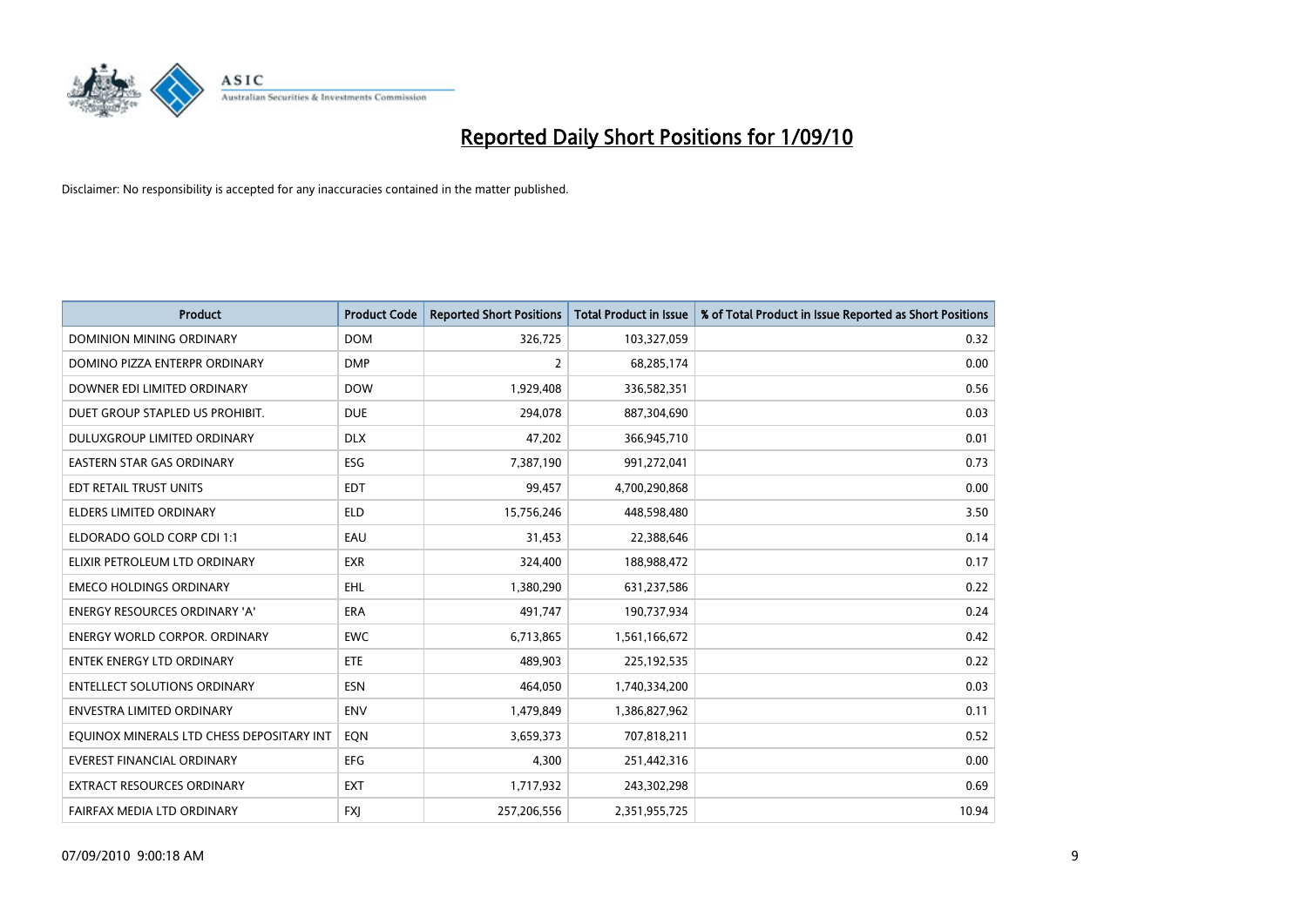

| <b>Product</b>                        | <b>Product Code</b> | <b>Reported Short Positions</b> | <b>Total Product in Issue</b> | % of Total Product in Issue Reported as Short Positions |
|---------------------------------------|---------------------|---------------------------------|-------------------------------|---------------------------------------------------------|
| <b>FANTASTIC HOLDINGS ORDINARY</b>    | <b>FAN</b>          | 4,817                           | 102,669,351                   | 0.00                                                    |
| FERRAUS LIMITED ORDINARY              | <b>FRS</b>          | 370                             | 202,695,137                   | 0.00                                                    |
| FISHER & PAYKEL APP. ORDINARY         | <b>FPA</b>          | 9,580,908                       | 724,235,162                   | 1.32                                                    |
| FISHER & PAYKEL H. ORDINARY           | <b>FPH</b>          | 1,778,367                       | 517,418,502                   | 0.35                                                    |
| FKP PROPERTY GROUP STAPLED SECURITIES | <b>FKP</b>          | 5,560,368                       | 1,166,821,398                 | 0.48                                                    |
| FLEETWOOD CORP ORDINARY               | <b>FWD</b>          | 92,132                          | 56,467,182                    | 0.16                                                    |
| <b>FLETCHER BUILDING ORDINARY</b>     | <b>FBU</b>          | 401,361                         | 606,946,993                   | 0.06                                                    |
| FLEXIGROUP LIMITED ORDINARY           | <b>FXL</b>          | 95,190                          | 270,818,164                   | 0.03                                                    |
| <b>FLIGHT CENTRE ORDINARY</b>         | <b>FLT</b>          | 2,517,673                       | 99,784,513                    | 2.52                                                    |
| <b>FLINDERS MINES LTD ORDINARY</b>    | <b>FMS</b>          | 20,659,883                      | 1,820,149,571                 | 1.14                                                    |
| FORGE GROUP LIMITED ORDINARY          | <b>FGE</b>          | 1,000                           | 78,789,014                    | 0.00                                                    |
| FORTE ENERGY NL ORDINARY              | <b>FTE</b>          | 2,658,986                       | 580,658,031                   | 0.46                                                    |
| FORTESCUE METALS GRP ORDINARY         | <b>FMG</b>          | 28,512,830                      | 3,107,448,900                 | 0.88                                                    |
| <b>FOSTER'S GROUP ORDINARY</b>        | FGL                 | 8,389,570                       | 1,930,432,682                 | 0.42                                                    |
| FTD CORPORATION ORDINARY              | <b>FTD</b>          | 8,088                           | 100,421,069                   | 0.01                                                    |
| <b>FUNTASTIC LIMITED ORDINARY</b>     | <b>FUN</b>          | 322,528                         | 340,997,682                   | 0.09                                                    |
| <b>G.U.D. HOLDINGS ORDINARY</b>       | GUD                 | 190,080                         | 67,703,709                    | 0.28                                                    |
| <b>GALAXY RESOURCES ORDINARY</b>      | <b>GXY</b>          | 86,869                          | 190,553,358                   | 0.05                                                    |
| <b>GEODYNAMICS LIMITED ORDINARY</b>   | GDY                 | 439,201                         | 292,840,219                   | 0.15                                                    |
| <b>GINDALBIE METALS LTD ORDINARY</b>  | <b>GBG</b>          | 8,547,664                       | 849,478,099                   | 1.00                                                    |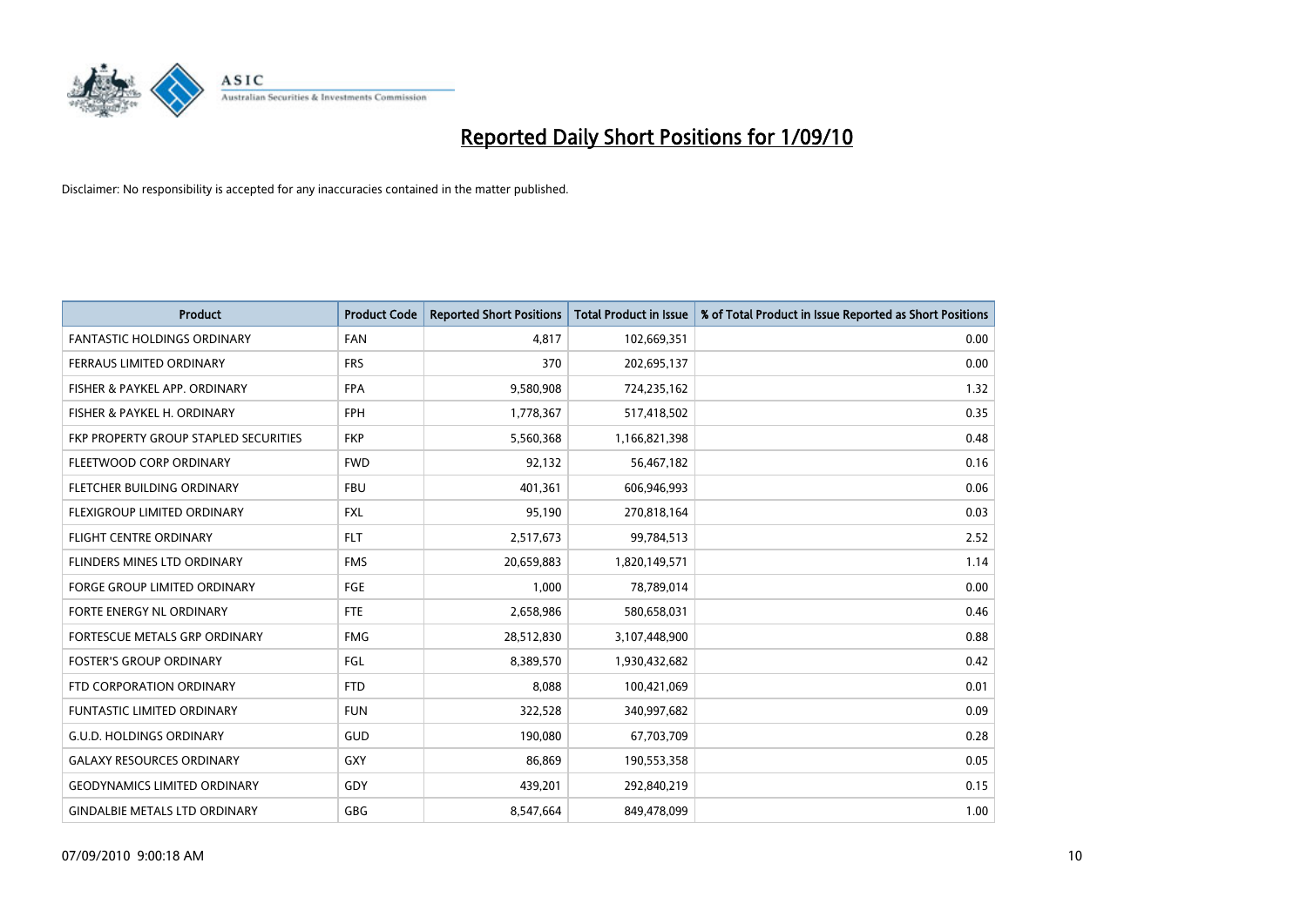

| <b>Product</b>                                   | <b>Product Code</b> | <b>Reported Short Positions</b> | <b>Total Product in Issue</b> | % of Total Product in Issue Reported as Short Positions |
|--------------------------------------------------|---------------------|---------------------------------|-------------------------------|---------------------------------------------------------|
| <b>GIRALIA RESOURCES NL ORDINARY</b>             | <b>GIR</b>          | 343,468                         | 178,360,170                   | 0.19                                                    |
| <b>GLOBAL MINING ORDINARY</b>                    | <b>GMI</b>          | 8,951                           | 194,070,347                   | 0.00                                                    |
| <b>GLOUCESTER COAL ORDINARY</b>                  | GCL                 | 289,786                         | 81,962,133                    | 0.36                                                    |
| <b>GLOUCESTER COAL ORDINARY EX OFFER</b>         | <b>GCLN</b>         | 199,171                         | 46,870,700                    | 0.42                                                    |
| <b>GME RESOURCES LTD ORDINARY</b>                | <b>GME</b>          | 800                             | 302,352,750                   | 0.00                                                    |
| <b>GOLDEN GATE PETROL ORDINARY</b>               | GGP                 | 11,538                          | 975,826,623                   | 0.00                                                    |
| <b>GOLDEN RIM RESOURCES ORDINARY</b>             | <b>GMR</b>          | 34,348                          | 275,463,761                   | 0.01                                                    |
| <b>GOLDEN WEST RESOURCE ORDINARY</b>             | <b>GWR</b>          | 1,617                           | 164,606,127                   | 0.00                                                    |
| <b>GOODMAN FIELDER, ORDINARY</b>                 | <b>GFF</b>          | 8,924,122                       | 1,380,386,438                 | 0.64                                                    |
| <b>GOODMAN GROUP STAPLED US PROHIBIT.</b>        | <b>GMG</b>          | 4,689,290                       | 6,369,751,394                 | 0.06                                                    |
| <b>GPT GROUP STAPLED SEC.</b>                    | <b>GPT</b>          | 15,788,439                      | 1,855,529,431                 | 0.83                                                    |
| <b>GRAINCORP LIMITED A CLASS ORDINARY</b>        | <b>GNC</b>          | 1,192,233                       | 198,318,900                   | 0.60                                                    |
| <b>GRANGE RESOURCES. ORDINARY</b>                | <b>GRR</b>          | 1,478,000                       | 1,152,077,403                 | 0.13                                                    |
| <b>GREENLAND MIN EN LTD ORDINARY</b>             | GGG                 | 42,900                          | 249,905,308                   | 0.02                                                    |
| <b>GUINNESS PEAT GROUP. CHESS DEPOSITARY INT</b> | GPG                 | 55                              | 305,559,089                   | 0.00                                                    |
| <b>GUNNS LIMITED ORDINARY</b>                    | <b>GNS</b>          | 12,642,854                      | 806,734,892                   | 1.57                                                    |
| <b>GWA INTERNATIONAL ORDINARY</b>                | <b>GWT</b>          | 3,947,229                       | 301,102,514                   | 1.31                                                    |
| <b>HARVEY NORMAN ORDINARY</b>                    | <b>HVN</b>          | 33,254,418                      | 1,062,316,784                 | 3.11                                                    |
| HASTIE GROUP LIMITED ORDINARY                    | <b>HST</b>          | 259,712                         | 239,716,924                   | 0.11                                                    |
| HASTINGS DIVERSIFIED STAPLED SECURITY            | <b>HDF</b>          | 371,589                         | 513,336,482                   | 0.06                                                    |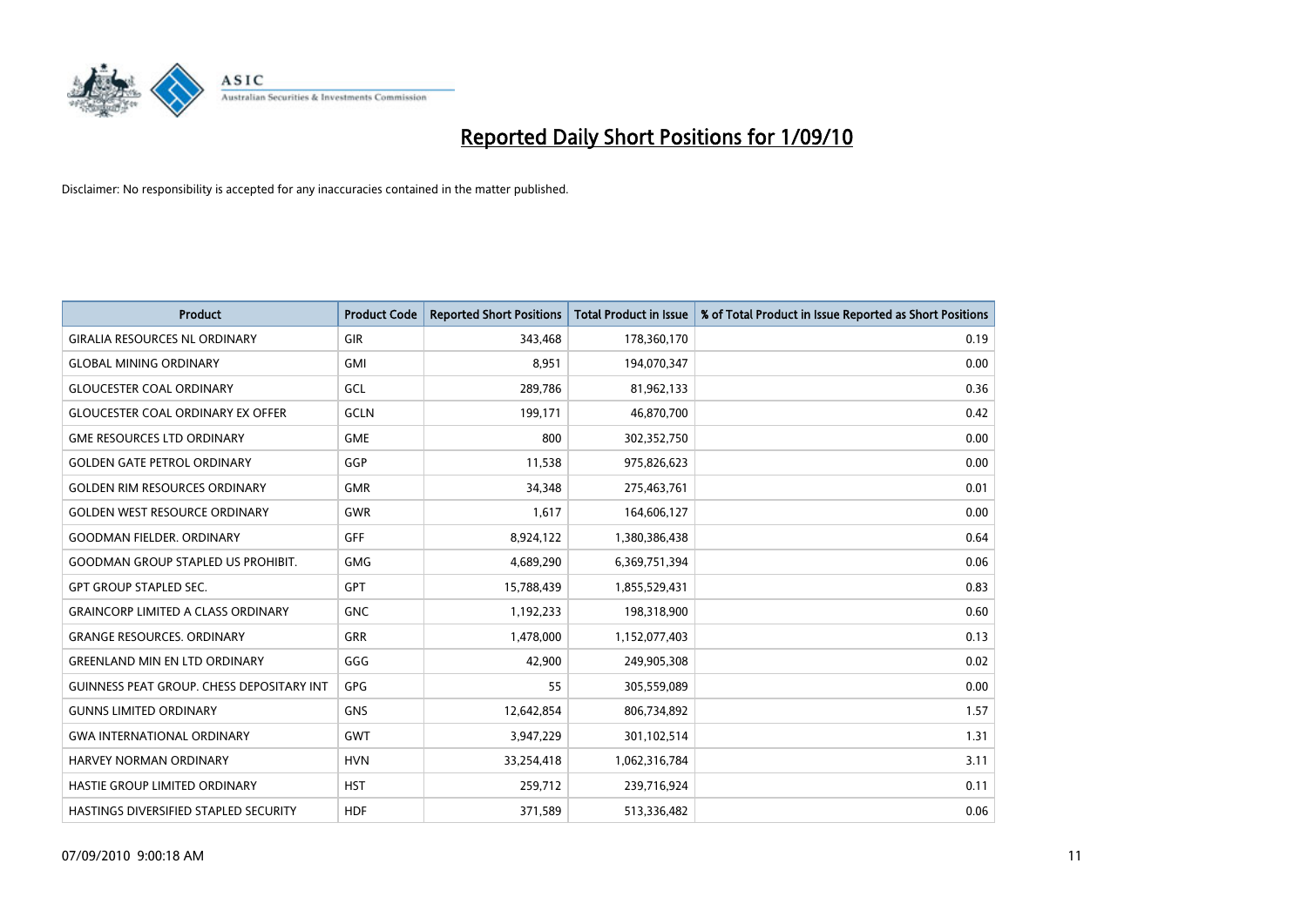

| <b>Product</b>                       | <b>Product Code</b> | <b>Reported Short Positions</b> | <b>Total Product in Issue</b> | % of Total Product in Issue Reported as Short Positions |
|--------------------------------------|---------------------|---------------------------------|-------------------------------|---------------------------------------------------------|
| <b>HEALTHSCOPE LIMITED ORDINARY</b>  | <b>HSP</b>          | 1,354,130                       | 317,335,186                   | 0.42                                                    |
| <b>HEARTWARE INT INC CDI 35:1</b>    | <b>HIN</b>          | 272,008                         | 72,583,000                    | 0.37                                                    |
| <b>HENDERSON GROUP CDI 1:1</b>       | <b>HGG</b>          | 6,051,939                       | 566,751,863                   | 1.07                                                    |
| HFA HOLDINGS LIMITED ORDINARY        | <b>HFA</b>          | 1,820,937                       | 469,330,170                   | 0.38                                                    |
| <b>HIGHLANDS PACIFIC ORDINARY</b>    | <b>HIG</b>          | 2,382,826                       | 683,062,148                   | 0.35                                                    |
| HILLGROVE RES LTD ORDINARY           | <b>HGO</b>          | 213,228                         | 482,618,890                   | 0.04                                                    |
| HILLS INDUSTRIES LTD ORDINARY        | <b>HIL</b>          | 2,060,238                       | 248,219,660                   | 0.83                                                    |
| HORIZON OIL LIMITED ORDINARY         | <b>HZN</b>          | 2,530,044                       | 1,126,621,515                 | 0.22                                                    |
| HUNNU COAL LIMITED ORDINARY          | <b>HUN</b>          | 491                             | 109,600,002                   | 0.00                                                    |
| <b>ICON ENERGY LIMITED ORDINARY</b>  | <b>ICN</b>          | 284,086                         | 439,801,394                   | 0.07                                                    |
| <b>IINET LIMITED ORDINARY</b>        | <b>IIN</b>          | 1,109,561                       | 151,898,119                   | 0.73                                                    |
| <b>ILUKA RESOURCES ORDINARY</b>      | <b>ILU</b>          | 7,601,849                       | 418,700,517                   | 1.82                                                    |
| <b>IMDEX LIMITED ORDINARY</b>        | <b>IMD</b>          | 490                             | 195,047,128                   | 0.00                                                    |
| IMF (AUSTRALIA) LTD ORDINARY         | <b>IMF</b>          | 375,185                         | 122,496,819                   | 0.31                                                    |
| IMX RESOURCES LTD ORDINARY           | <b>IXR</b>          | 20,000                          | 260,252,803                   | 0.01                                                    |
| <b>INCITEC PIVOT ORDINARY</b>        | <b>IPL</b>          | 6,586,719                       | 1,628,730,107                 | 0.40                                                    |
| <b>INDAGO RESOURCES LTD ORDINARY</b> | <b>IDG</b>          | 8,179                           | 90,225,242                    | 0.01                                                    |
| INDEPENDENCE GROUP ORDINARY          | <b>IGO</b>          | 114,918                         | 113,813,539                   | 0.10                                                    |
| <b>INDOPHIL RESOURCES ORDINARY</b>   | <b>IRN</b>          | 355,617                         | 423,428,803                   | 0.08                                                    |
| <b>INDUSTREA LIMITED ORDINARY</b>    | IDL                 | 1,636,597                       | 956,668,877                   | 0.17                                                    |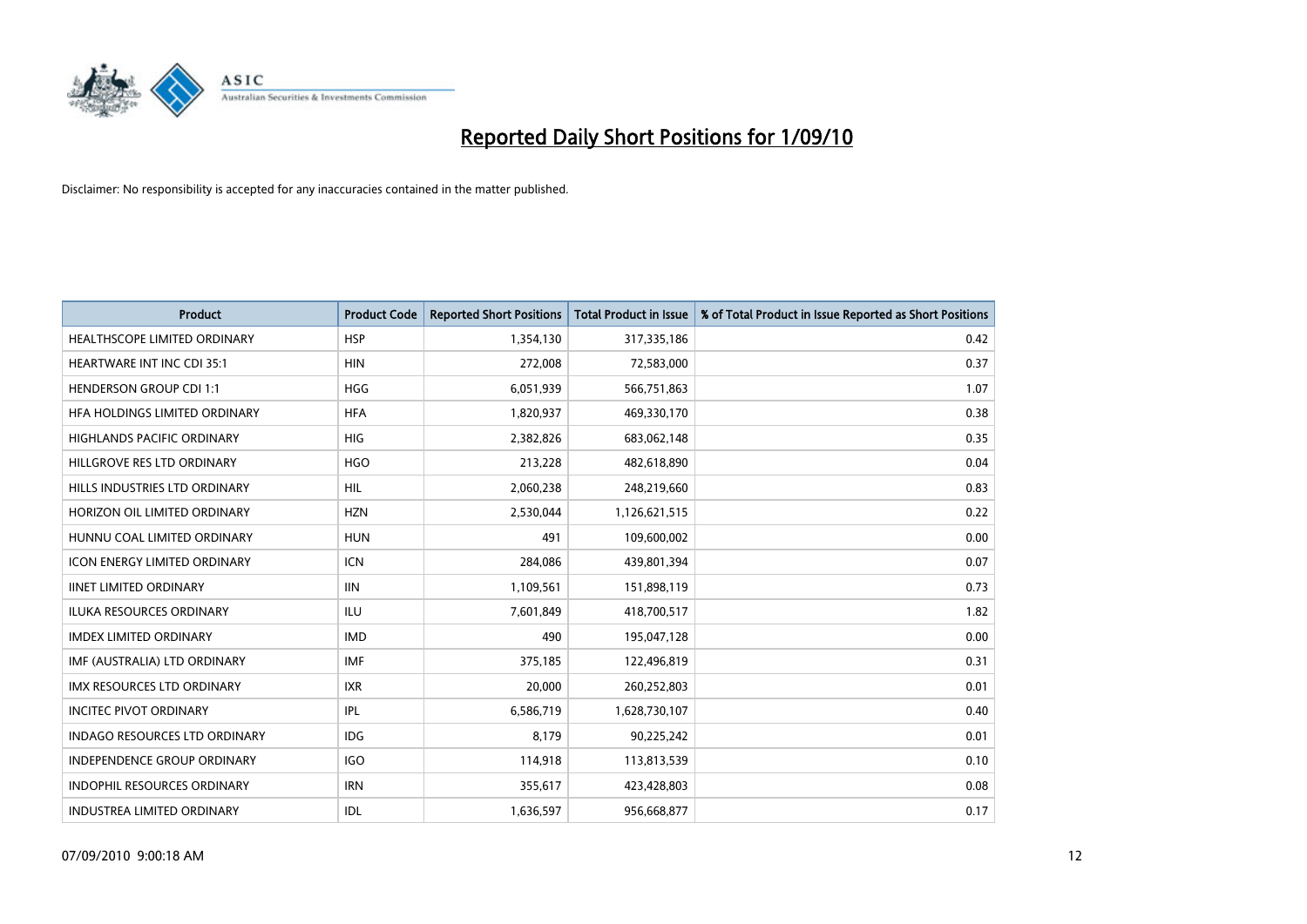

| <b>Product</b>                                  | <b>Product Code</b> | <b>Reported Short Positions</b> | <b>Total Product in Issue</b> | % of Total Product in Issue Reported as Short Positions |
|-------------------------------------------------|---------------------|---------------------------------|-------------------------------|---------------------------------------------------------|
| <b>INFIGEN ENERGY STAPLED SECURITIES</b>        | <b>IFN</b>          | 6,637,311                       | 760,374,428                   | 0.87                                                    |
| ING INDUSTRIAL FUND UNITS                       | <b>IIF</b>          | 2,712,033                       | 2,592,249,647                 | 0.09                                                    |
| ING OFFICE FUND STAPLED SECURITIES              | <b>IOF</b>          | 804.081                         | 2,729,071,212                 | 0.03                                                    |
| ING RE COM GROUP STAPLED SECURITIES             | <b>ILF</b>          | 9,075                           | 441,029,194                   | 0.00                                                    |
| <b>INSURANCE AUSTRALIA ORDINARY</b>             | <b>IAG</b>          | 1,544,836                       | 2,078,994,021                 | 0.06                                                    |
| INTEGRA MINING LTD, ORDINARY                    | <b>IGR</b>          | 1,546,596                       | 755,792,394                   | 0.20                                                    |
| <b>INTOLL GROUP STAPLED SECURITIES</b>          | <b>ITO</b>          | 995.643                         | 2,261,732,048                 | 0.05                                                    |
| <b>INTREPID MINES ORDINARY</b>                  | <b>IAU</b>          | 409,439                         | 430,329,346                   | 0.10                                                    |
| <b>INVOCARE LIMITED ORDINARY</b>                | <b>IVC</b>          | 968,231                         | 102,069,091                   | 0.94                                                    |
| <b>IOOF HOLDINGS LTD ORDINARY</b>               | IFL.                | 2,035,053                       | 229,794,395                   | 0.85                                                    |
| IRESS MARKET TECH. ORDINARY                     | <b>IRE</b>          | 1,688,365                       | 126,018,142                   | 1.33                                                    |
| <b>IRON ORE HOLDINGS ORDINARY</b>               | <b>IOH</b>          | 46,361                          | 135,381,616                   | 0.03                                                    |
| <b>ISHARES MSCI EAFE CDI 1:1</b>                | <b>IVE</b>          | 78,119                          | 590,400,000                   | 0.01                                                    |
| ISHARES MSCI EM MKTS CDI 1:1                    | <b>IEM</b>          | 32,748                          | 425,700,000                   | 0.01                                                    |
| <b>ISOFT GROUP LIMITED ORDINARY</b>             | <b>ISF</b>          | 12,975,299                      | 1,066,683,511                 | 1.22                                                    |
| IVANHOE AUSTRALIA ORDINARY                      | <b>IVA</b>          | 730,204                         | 407,725,785                   | 0.18                                                    |
| <b>JABIRU METALS LTD ORDINARY</b>               | <b>JML</b>          | 470,299                         | 552,619,180                   | 0.08                                                    |
| <b>JAMES HARDIE INDUST CHESS DEPOSITARY INT</b> | JHX                 | 13,456,199                      | 435,438,790                   | 3.11                                                    |
| <b>IAMESON RESOURCES ORDINARY</b>               | <b>JAL</b>          | 1,600,000                       | 63,885,910                    | 2.50                                                    |
| <b>IB HI-FI LIMITED ORDINARY</b>                | <b>IBH</b>          | 5,607,535                       | 109,112,279                   | 5.11                                                    |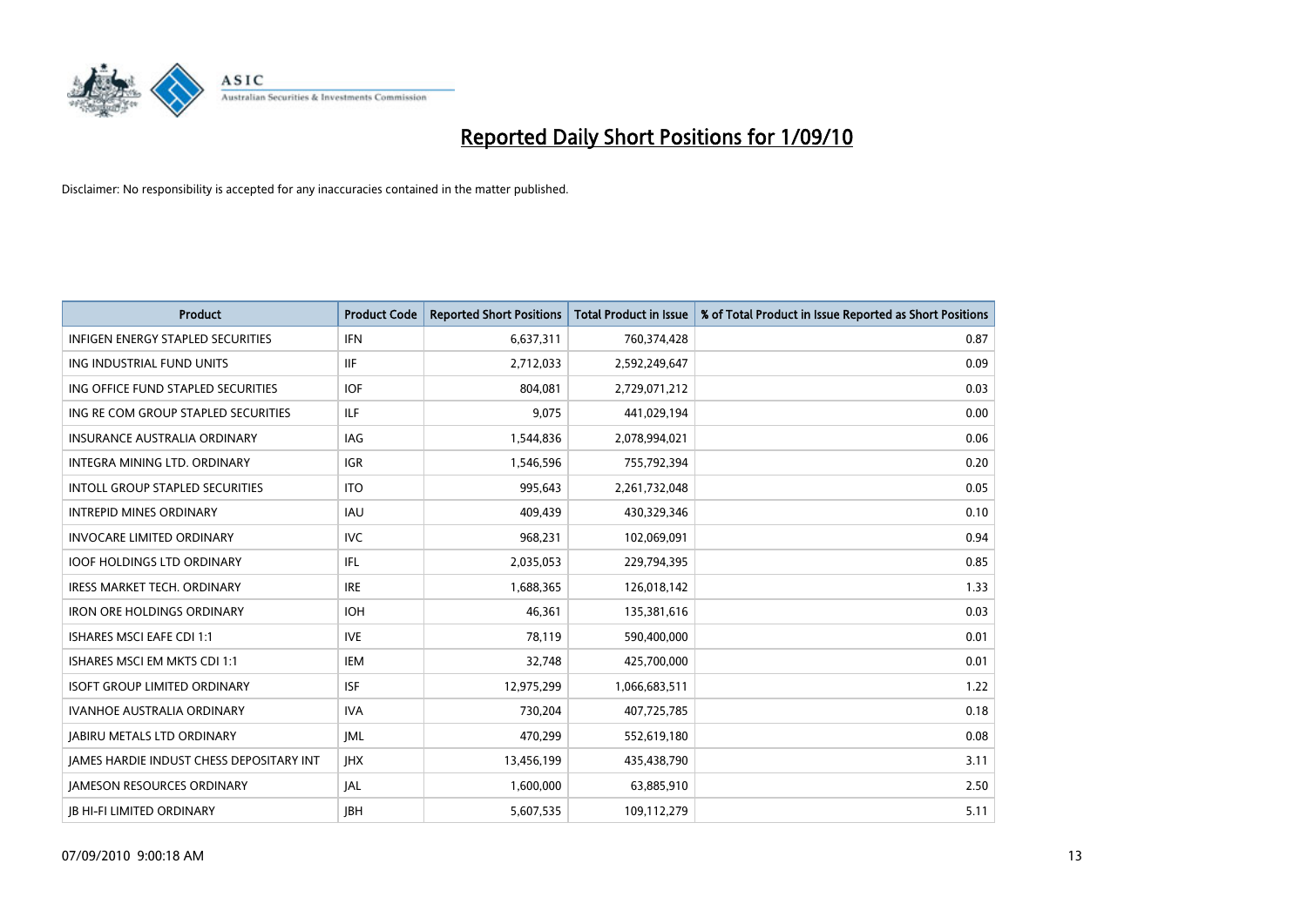

| <b>Product</b>                        | <b>Product Code</b> | <b>Reported Short Positions</b> | <b>Total Product in Issue</b> | % of Total Product in Issue Reported as Short Positions |
|---------------------------------------|---------------------|---------------------------------|-------------------------------|---------------------------------------------------------|
| <b>KAGARA LTD ORDINARY</b>            | KZL                 | 5,628,645                       | 674,489,717                   | 0.85                                                    |
| KAROON GAS AUSTRALIA ORDINARY         | <b>KAR</b>          | 347,840                         | 177,546,198                   | 0.19                                                    |
| KATHMANDU HOLD LTD ORDINARY           | <b>KMD</b>          | 996,256                         | 200,000,000                   | 0.50                                                    |
| <b>KEYBRIDGE CAPITAL ORDINARY</b>     | <b>KBC</b>          | 5,999                           | 172,070,564                   | 0.00                                                    |
| KIMBERLEY METALS LTD ORDINARY         | <b>KBL</b>          | 2,609                           | 94,490,816                    | 0.00                                                    |
| KINGSGATE CONSOLID, ORDINARY          | <b>KCN</b>          | 356,682                         | 100,734,116                   | 0.35                                                    |
| LEIGHTON HOLDINGS ORDINARY            | LEI                 | 2,538,167                       | 300,692,299                   | 0.83                                                    |
| LEND LEASE GROUP UNIT/ORD STAPLED     | LLC                 | 633,654                         | 565,558,754                   | 0.11                                                    |
| LIHIR GOLD LIMITED. ORDINARY          | LGL                 | 1,796,117                       | 2,368,729,935                 | 0.07                                                    |
| LINC ENERGY LTD ORDINARY              | <b>LNC</b>          | 1,582,921                       | 494,947,572                   | 0.32                                                    |
| LYNAS CORPORATION ORDINARY            | <b>LYC</b>          | 13,145,595                      | 1,656,249,093                 | 0.79                                                    |
| MAC SERVICES (THE) ORDINARY           | <b>MSL</b>          | 19,595                          | 165,966,692                   | 0.01                                                    |
| MACARTHUR COAL ORDINARY               | <b>MCC</b>          | 1,481,745                       | 292,483,075                   | 0.51                                                    |
| <b>MACMAHON HOLDINGS ORDINARY</b>     | MAH                 | 8,212,021                       | 733,711,705                   | 1.12                                                    |
| MACO ATLAS ROADS GRP ORDINARY STAPLED | <b>MOA</b>          | 2,943,895                       | 452,345,907                   | 0.64                                                    |
| MACQUARIE GROUP LTD ORDINARY          | <b>MOG</b>          | 6,385,511                       | 345,601,301                   | 1.84                                                    |
| MANTRA RESOURCES ORDINARY             | <b>MRU</b>          | 6,648                           | 130,229,188                   | 0.00                                                    |
| MAP GROUP STAPLED US PROHIBIT.        | <b>MAP</b>          | 4,458,448                       | 1,861,210,782                 | 0.23                                                    |
| <b>MARION ENERGY ORDINARY</b>         | <b>MAE</b>          | 374,994                         | 429,822,043                   | 0.09                                                    |
| MCPHERSON'S LTD ORDINARY              | <b>MCP</b>          | 5,282                           | 71,651,758                    | 0.01                                                    |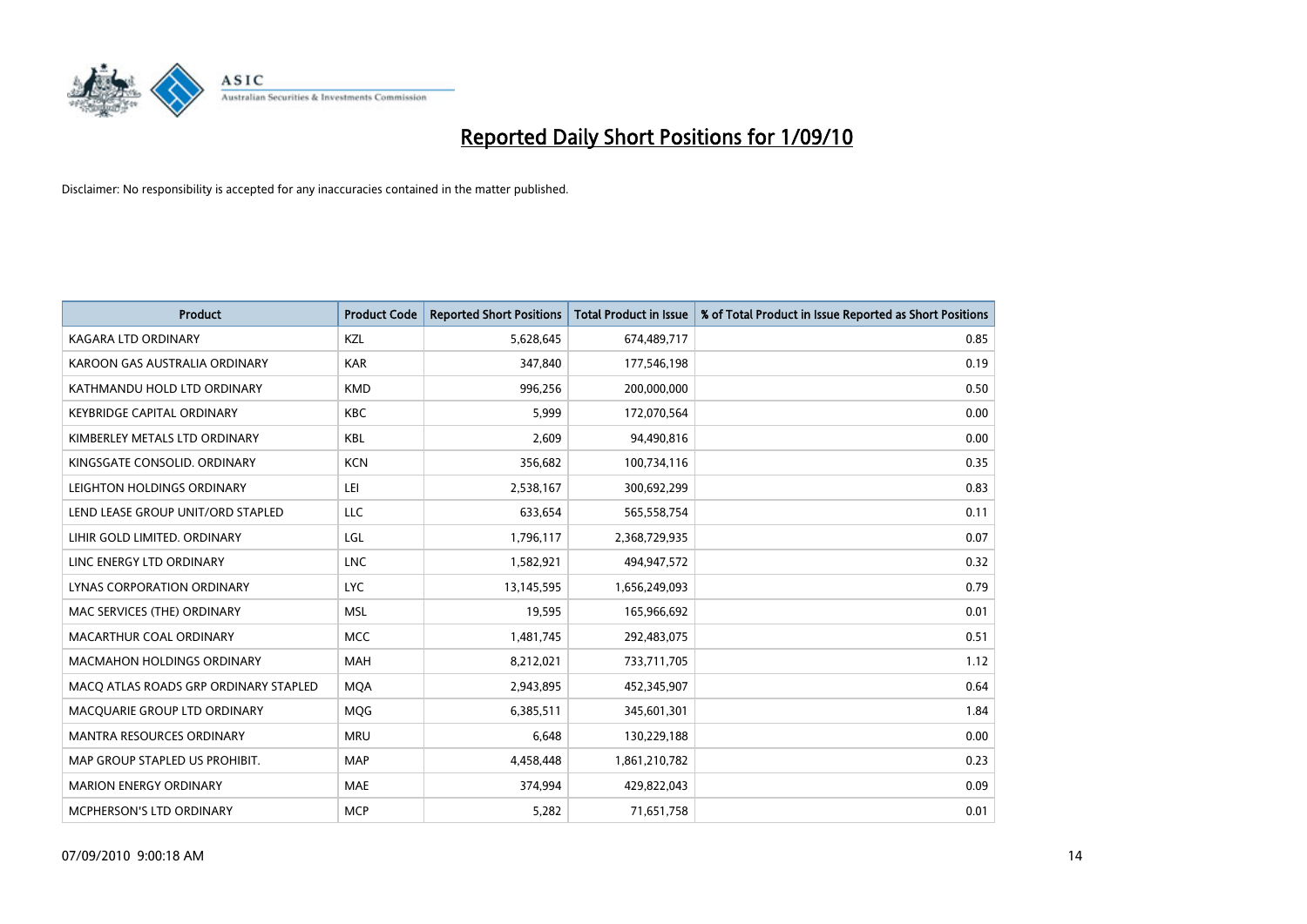![](_page_14_Picture_0.jpeg)

| <b>Product</b>                    | <b>Product Code</b> | <b>Reported Short Positions</b> | Total Product in Issue | % of Total Product in Issue Reported as Short Positions |
|-----------------------------------|---------------------|---------------------------------|------------------------|---------------------------------------------------------|
| MEDUSA MINING LTD ORDINARY        | <b>MML</b>          | 81,538                          | 187,584,911            | 0.04                                                    |
| MELBOURNE IT LIMITED ORDINARY     | MLB                 | 155,110                         | 79,572,767             | 0.19                                                    |
| MEO AUSTRALIA LTD ORDINARY        | <b>MEO</b>          | 266,091                         | 477,220,955            | 0.05                                                    |
| MERMAID MARINE ORDINARY           | <b>MRM</b>          | 593,609                         | 186,884,825            | 0.31                                                    |
| METALS X LIMITED ORDINARY         | <b>MLX</b>          | 326,940                         | 1,365,661,782          | 0.03                                                    |
| METCASH LIMITED ORDINARY          | <b>MTS</b>          | 17,156,411                      | 767,055,221            | 2.22                                                    |
| METGASCO LIMITED ORDINARY         | <b>MEL</b>          | 235,435                         | 250,803,468            | 0.09                                                    |
| MICLYN EXP OFFSHR ORDINARY        | <b>MIO</b>          | 199,999                         | 271,700,000            | 0.07                                                    |
| MINARA RESOURCES ORDINARY         | <b>MRE</b>          | 3,748,949                       | 1,167,783,517          | 0.32                                                    |
| MINCOR RESOURCES NL ORDINARY      | <b>MCR</b>          | 801,012                         | 200,608,804            | 0.40                                                    |
| MINERAL DEPOSITS ORDINARY         | <b>MDL</b>          | 1,014,062                       | 580,576,525            | 0.17                                                    |
| MINERAL RESOURCES, ORDINARY       | <b>MIN</b>          | 283,526                         | 167, 153, 302          | 0.16                                                    |
| MIRABELA NICKEL LTD ORDINARY      | <b>MBN</b>          | 7,102,798                       | 367, 162, 725          | 1.95                                                    |
| MIRVAC GROUP STAPLED SECURITIES   | <b>MGR</b>          | 4,808,126                       | 3,415,314,823          | 0.13                                                    |
| MITCHELL COMMUNITCA, ORDINARY     | <b>MCU</b>          | 16,057                          | 301,761,208            | 0.01                                                    |
| <b>MOLOPO ENERGY LTD ORDINARY</b> | <b>MPO</b>          | 236,074                         | 250,972,584            | 0.10                                                    |
| MONADELPHOUS GROUP ORDINARY       | <b>MND</b>          | 1,432,160                       | 86,459,327             | 1.65                                                    |
| MOSAIC OIL NL ORDINARY            | <b>MOS</b>          | 41,742                          | 821,710,775            | 0.01                                                    |
| <b>MOUNT GIBSON IRON ORDINARY</b> | <b>MGX</b>          | 1,855,155                       | 1,079,570,693          | 0.17                                                    |
| MURCHISON METALS LTD ORDINARY     | <b>MMX</b>          | 3,173,456                       | 435,384,268            | 0.73                                                    |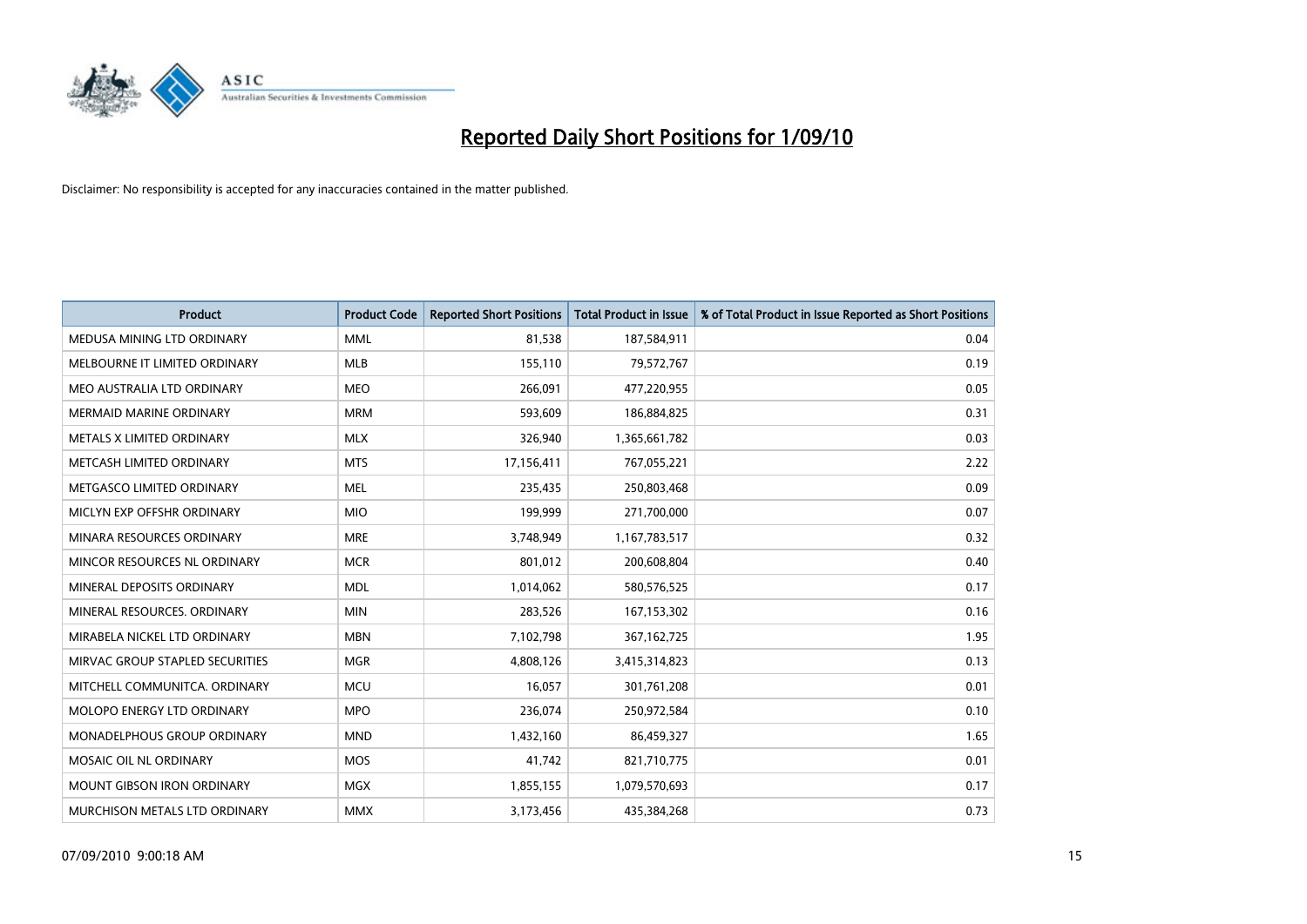![](_page_15_Picture_0.jpeg)

| <b>Product</b>                    | <b>Product Code</b> | <b>Reported Short Positions</b> | Total Product in Issue | % of Total Product in Issue Reported as Short Positions |
|-----------------------------------|---------------------|---------------------------------|------------------------|---------------------------------------------------------|
| <b>MYER HOLDINGS LTD ORDINARY</b> | <b>MYR</b>          | 11,006,081                      | 581,517,884            | 1.89                                                    |
| <b>MYSTATE LIMITED ORDINARY</b>   | <b>MYS</b>          | 1,400                           | 67,439,158             | 0.00                                                    |
| NATIONAL AUST. BANK ORDINARY      | <b>NAB</b>          | 5,494,167                       | 2,133,245,479          | 0.23                                                    |
| NATURAL FUEL LIMITED ORDINARY     | <b>NFL</b>          |                                 | 721,912                | 0.00                                                    |
| NAVITAS LIMITED ORDINARY          | <b>NVT</b>          | 788,886                         | 342,361,526            | 0.22                                                    |
| NEPTUNE MARINE ORDINARY           | <b>NMS</b>          | 1,102,023                       | 438,071,251            | 0.25                                                    |
| NEW HOPE CORPORATION ORDINARY     | <b>NHC</b>          | 396,286                         | 830,230,549            | 0.05                                                    |
| NEWCREST MINING DEF EX LGL        | <b>NCMN</b>         | 129,827                         | 280,988,130            | 0.05                                                    |
| NEWCREST MINING ORDINARY          | <b>NCM</b>          | 41,640,600                      | 483,499,363            | 8.59                                                    |
| NEWS CORP A NON-VOTING CDI        | <b>NWSLV</b>        | 606,324                         | 1,828,142,472          | 0.03                                                    |
| NEWS CORP B VOTING CDI            | <b>NWS</b>          | 6,769,601                       | 798,520,953            | 0.85                                                    |
| NEXBIS LIMITED ORDINARY           | <b>NBS</b>          | 63,733                          | 498,972,940            | 0.01                                                    |
| NEXUS ENERGY LIMITED ORDINARY     | <b>NXS</b>          | 5,184,656                       | 988,257,304            | 0.51                                                    |
| NIB HOLDINGS LIMITED ORDINARY     | <b>NHF</b>          | 4,911                           | 495,431,427            | 0.00                                                    |
| NICK SCALI LIMITED ORDINARY       | <b>NCK</b>          | 35,846                          | 81,000,000             | 0.04                                                    |
| NIDO PETROLEUM ORDINARY           | <b>NDO</b>          | 8,479,668                       | 1,080,658,378          | 0.79                                                    |
| NKWE PLATINUM 10C US COMMON       | <b>NKP</b>          | 151,849                         | 559,451,184            | 0.03                                                    |
| NORTHERN CREST ORDINARY           | <b>NOC</b>          | 24,345                          | 116,074,781            | 0.02                                                    |
| NORTHERN IRON LTD ORDINARY        | <b>NFE</b>          | 725,975                         | 292,204,786            | 0.24                                                    |
| NORTHERN STAR ORDINARY            | <b>NST</b>          | 190,254                         | 264, 151, 288          | 0.07                                                    |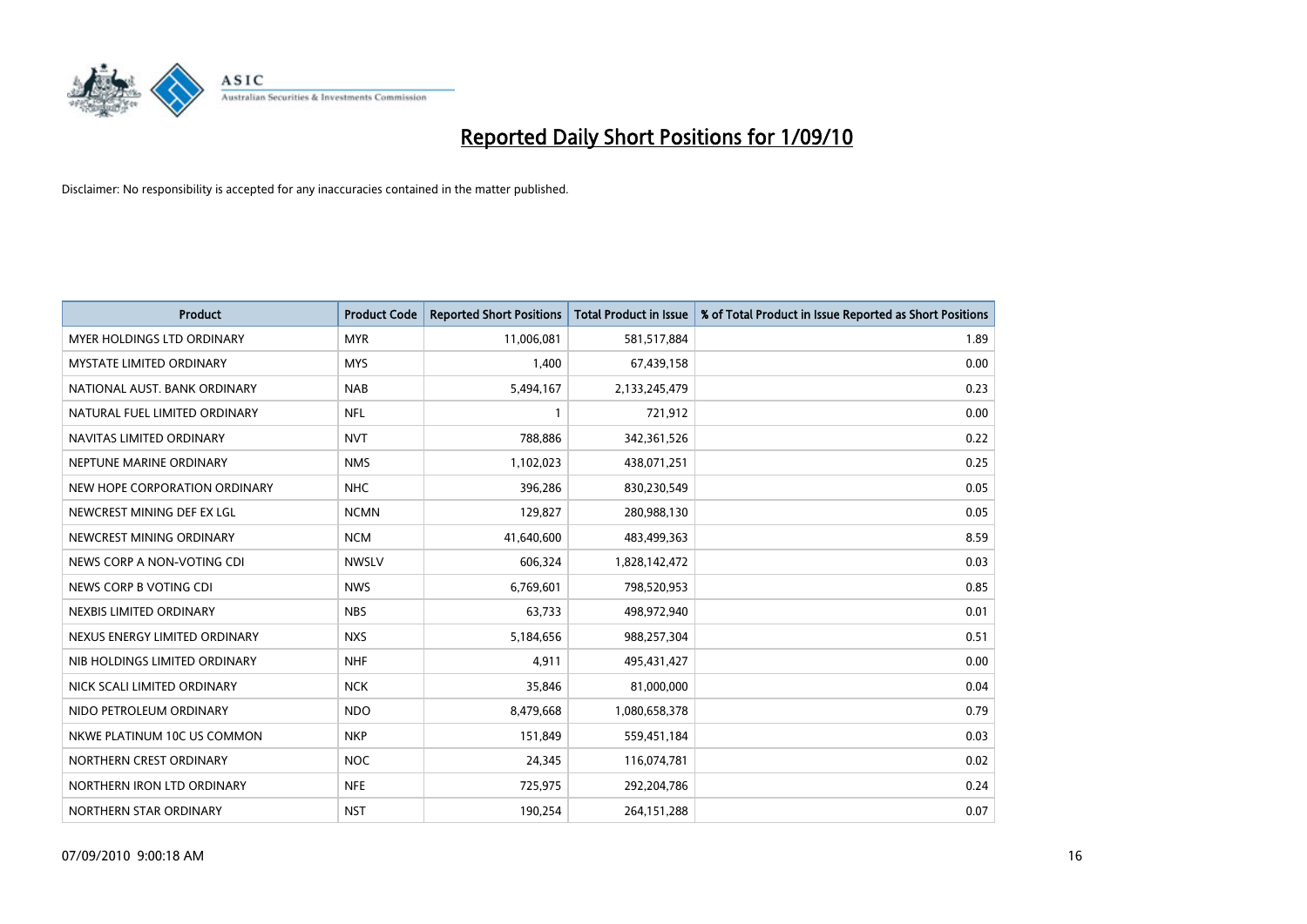![](_page_16_Picture_0.jpeg)

| <b>Product</b>                        | <b>Product Code</b> | <b>Reported Short Positions</b> | Total Product in Issue | % of Total Product in Issue Reported as Short Positions |
|---------------------------------------|---------------------|---------------------------------|------------------------|---------------------------------------------------------|
| NRW HOLDINGS LIMITED ORDINARY         | <b>NWH</b>          | 403,339                         | 251,223,000            | 0.15                                                    |
| NUFARM LIMITED ORDINARY               | <b>NUF</b>          | 2,275,944                       | 261,775,731            | 0.89                                                    |
| OAKTON LIMITED ORDINARY               | <b>OKN</b>          | 530,452                         | 93,622,235             | 0.56                                                    |
| OCEANAGOLD CORP. CHESS DEPOSITARY INT | <b>OGC</b>          | 923,535                         | 228,198,170            | 0.41                                                    |
| OCEANIA CAPITAL LTD ORDINARY          | <b>OCP</b>          | 2,500                           | 91,921,295             | 0.00                                                    |
| OIL SEARCH LTD ORDINARY               | <b>OSH</b>          | 6,603,481                       | 1,308,279,222          | 0.48                                                    |
| OM HOLDINGS LIMITED ORDINARY          | <b>OMH</b>          | 1,258,168                       | 498,485,150            | 0.27                                                    |
| ONESTEEL LIMITED ORDINARY             | OST                 | 6,007,882                       | 1,331,583,166          | 0.44                                                    |
| ORICA LIMITED ORDINARY                | ORI                 | 3,458,846                       | 362,100,430            | 0.97                                                    |
| ORIGIN ENERGY ORDINARY                | ORG                 | 2,864,167                       | 881,071,872            | 0.29                                                    |
| OTTO ENERGY LIMITED ORDINARY          | <b>OEL</b>          | 109,204                         | 1,134,540,071          | 0.01                                                    |
| OZ MINERALS ORDINARY                  | OZL                 | 72,175,763                      | 3,121,339,730          | 2.30                                                    |
| <b>PACIFIC BRANDS ORDINARY</b>        | PBG                 | 11,786,012                      | 931,386,248            | 1.26                                                    |
| PALADIN ENERGY LTD ORDINARY           | <b>PDN</b>          | 19,508,617                      | 717,892,802            | 2.73                                                    |
| PAN PACIFIC PETROL. ORDINARY          | <b>PPP</b>          | 422,932                         | 588,612,110            | 0.07                                                    |
| PANAUST LIMITED ORDINARY              | <b>PNA</b>          | 12,270,443                      | 2,954,125,529          | 0.40                                                    |
| PANORAMIC RESOURCES ORDINARY          | PAN                 | 48,016                          | 205,262,842            | 0.02                                                    |
| PAPERLINX LIMITED ORDINARY            | <b>PPX</b>          | 17,862,052                      | 603,580,761            | 2.94                                                    |
| PATTIES FOODS LTD ORDINARY            | PFL                 |                                 | 138,908,853            | 0.00                                                    |
| PEET LIMITED ORDINARY                 | <b>PPC</b>          | 1,210,992                       | 300,681,486            | 0.40                                                    |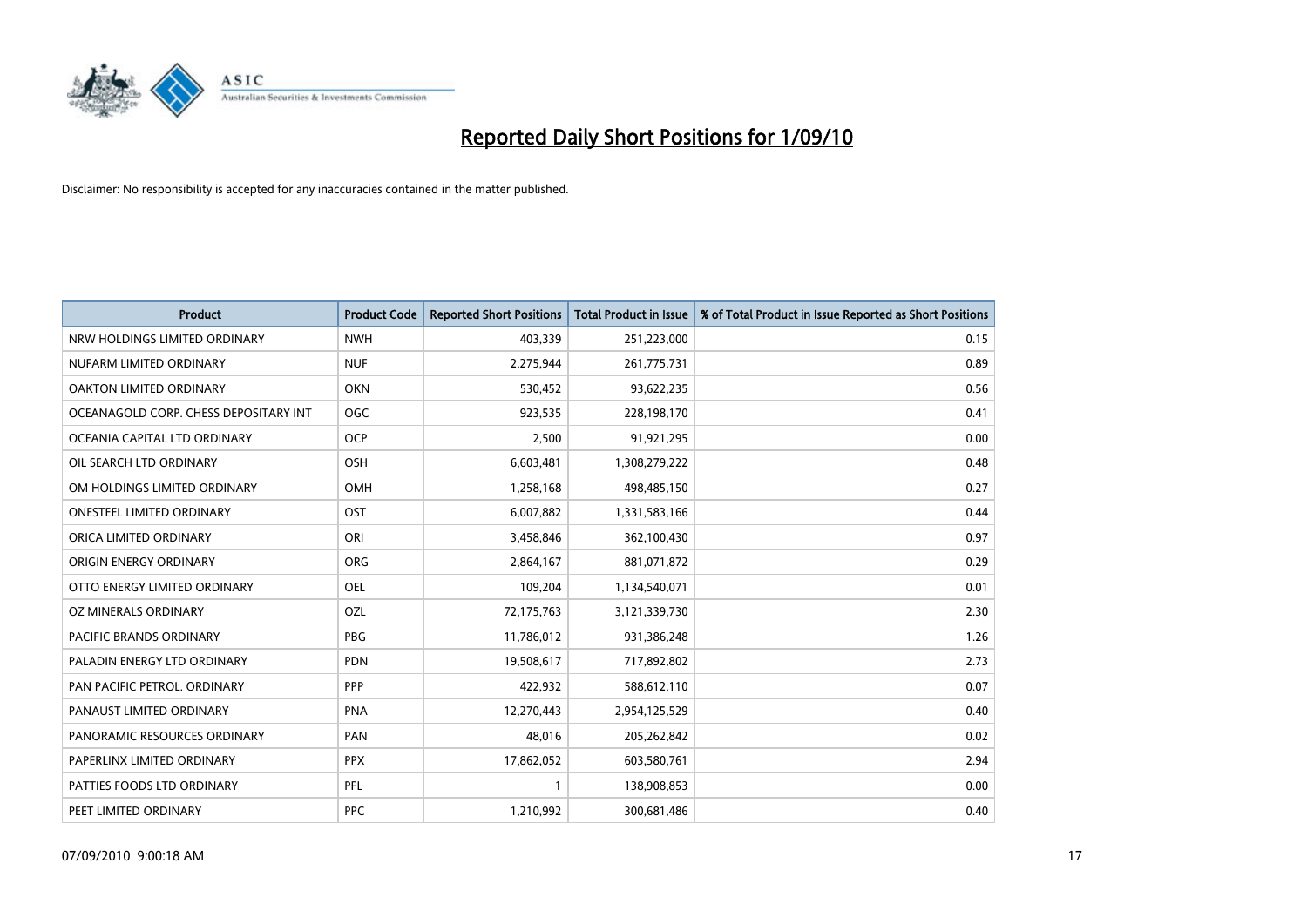![](_page_17_Picture_0.jpeg)

| <b>Product</b>                       | <b>Product Code</b> | <b>Reported Short Positions</b> | <b>Total Product in Issue</b> | % of Total Product in Issue Reported as Short Positions |
|--------------------------------------|---------------------|---------------------------------|-------------------------------|---------------------------------------------------------|
| PENINSULA MINERALS ORDINARY          | <b>PEN</b>          | 5,000                           | 1,629,755,018                 | 0.00                                                    |
| PERILYA LIMITED ORDINARY             | PEM                 | 474,664                         | 526,075,563                   | 0.09                                                    |
| PERPETUAL LIMITED ORDINARY           | PPT                 | 2,452,915                       | 43,417,478                    | 5.65                                                    |
| PERSEUS MINING LTD ORDINARY          | PRU                 | 205,923                         | 421,282,088                   | 0.04                                                    |
| PETSEC ENERGY ORDINARY               | <b>PSA</b>          | 223,332                         | 231,283,622                   | 0.10                                                    |
| PHARMAXIS LTD ORDINARY               | <b>PXS</b>          | 1,140,448                       | 225,721,734                   | 0.52                                                    |
| PHOTON GROUP LTD ORDINARY            | <b>PGA</b>          | 1,144,479                       | 187,440,645                   | 0.61                                                    |
| PIKE RIVER COAL ORDINARY             | <b>PRC</b>          | 376,320                         | 405,301,433                   | 0.09                                                    |
| PLATINUM ASSET ORDINARY              | <b>PTM</b>          | 3,897,835                       | 561,347,878                   | 0.68                                                    |
| PLATINUM AUSTRALIA ORDINARY          | <b>PLA</b>          | 6,360,131                       | 321,130,521                   | 1.97                                                    |
| PLATINUM CAPITAL LTD ORDINARY        | <b>PMC</b>          |                                 | 162,258,814                   | 0.00                                                    |
| PMP LIMITED ORDINARY                 | <b>PMP</b>          | 1,361,978                       | 335,338,483                   | 0.41                                                    |
| PORT BOUVARD LIMITED ORDINARY        | PBD                 | 6,754                           | 593,868,295                   | 0.00                                                    |
| PREMIER INVESTMENTS ORDINARY         | <b>PMV</b>          | 234,073                         | 155,030,045                   | 0.17                                                    |
| PRIMARY HEALTH CARE ORDINARY         | <b>PRY</b>          | 9,665,668                       | 491,428,342                   | 1.98                                                    |
| PRIME INFR GROUP. STAPLED SECURITIES | PIH                 | 256,029                         | 351,776,795                   | 0.08                                                    |
| PRIME MEDIA GRP LTD ORDINARY         | PRT                 | $\overline{2}$                  | 366,330,303                   | 0.00                                                    |
| PRIMEAG AUSTRALIA ORDINARY           | PAG                 | 393,272                         | 150,569,976                   | 0.26                                                    |
| PROGEN PHARMACEUTIC ORDINARY         | PGL                 | 151,596                         | 24,709,097                    | 0.61                                                    |
| PROGRAMMED ORDINARY                  | <b>PRG</b>          | 419,892                         | 118,169,908                   | 0.35                                                    |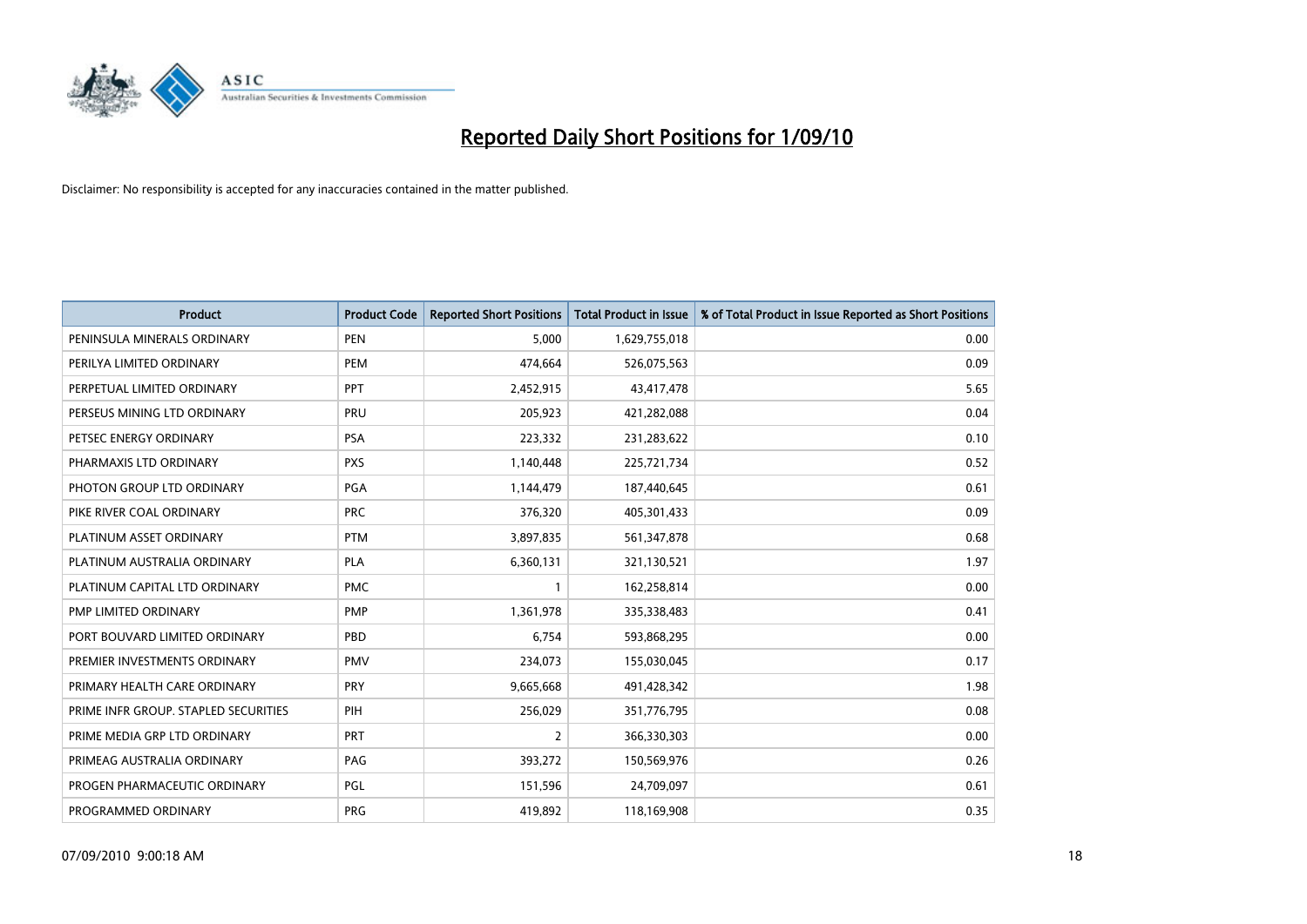![](_page_18_Picture_0.jpeg)

| <b>Product</b>                      | <b>Product Code</b> | <b>Reported Short Positions</b> | Total Product in Issue | % of Total Product in Issue Reported as Short Positions |
|-------------------------------------|---------------------|---------------------------------|------------------------|---------------------------------------------------------|
| <b>PSIVIDA CORP CDI 1:1</b>         | <b>PVA</b>          | 6,878                           | 7,849,757              | 0.09                                                    |
| <b>QANTAS AIRWAYS ORDINARY</b>      | QAN                 | 27,410,206                      | 2,265,123,620          | 1.23                                                    |
| QBE INSURANCE GROUP ORDINARY        | OBE                 | 18,879,775                      | 1,035,071,131          | 1.79                                                    |
| RAMSAY HEALTH CARE ORDINARY         | <b>RHC</b>          | 2,008,085                       | 202,081,252            | 0.98                                                    |
| RANGE RESOURCES LTD ORDINARY        | <b>RRS</b>          | 1,250,000                       | 1,162,167,306          | 0.11                                                    |
| <b>RCR TOMLINSON ORDINARY</b>       | <b>RCR</b>          | 68,067                          | 131,860,172            | 0.05                                                    |
| <b>REA GROUP ORDINARY</b>           | <b>REA</b>          | 10,018                          | 128,439,366            | 0.01                                                    |
| RED FORK ENERGY ORDINARY            | <b>RFE</b>          | 7,696                           | 139,535,000            | 0.01                                                    |
| <b>REDFLEX HOLDINGS ORDINARY</b>    | <b>RDF</b>          | 13,172                          | 110,010,757            | 0.01                                                    |
| REED RESOURCES LTD ORDINARY         | <b>RDR</b>          | 268,205                         | 192,271,768            | 0.14                                                    |
| REGIS RESOURCES ORDINARY            | <b>RRL</b>          | 53,388                          | 414,452,125            | 0.01                                                    |
| RESMED INC CDI 10:1                 | <b>RMD</b>          | 4,514,014                       | 1,516,163,980          | 0.29                                                    |
| RESOLUTE MINING ORDINARY            | <b>RSG</b>          | 313,966                         | 392,736,732            | 0.09                                                    |
| <b>RESOURCE GENERATION ORDINARY</b> | <b>RES</b>          | 157,911                         | 164,412,477            | 0.10                                                    |
| REVERSE CORP LIMITED ORDINARY       | <b>REF</b>          | 25,141                          | 92,382,175             | 0.03                                                    |
| REX MINERALS LIMITED ORDINARY       | <b>RXM</b>          | 5,919                           | 114,549,460            | 0.01                                                    |
| RIDLEY CORPORATION ORDINARY         | <b>RIC</b>          | 53,937                          | 307,817,071            | 0.02                                                    |
| RIO TINTO LIMITED ORDINARY          | <b>RIO</b>          | 13,442,323                      | 606,831,240            | 2.19                                                    |
| <b>RIVERCITY MOTORWAY STAPLED</b>   | <b>RCY</b>          | 4,460,404                       | 957,010,115            | 0.46                                                    |
| RIVERSDALE MINING ORDINARY          | <b>RIV</b>          | 430,479                         | 236,033,688            | 0.16                                                    |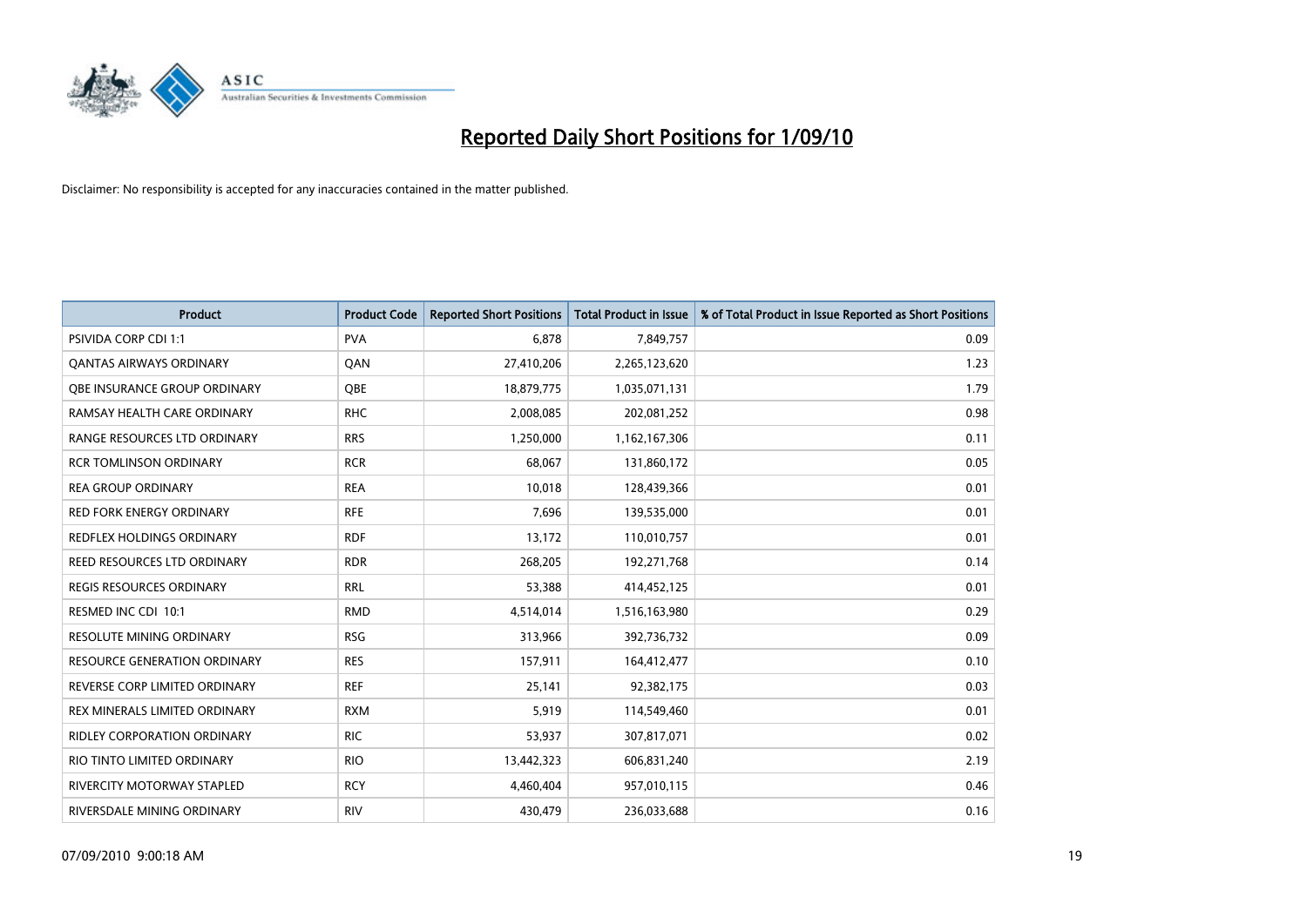![](_page_19_Picture_0.jpeg)

| <b>Product</b>                           | <b>Product Code</b> | <b>Reported Short Positions</b> | <b>Total Product in Issue</b> | % of Total Product in Issue Reported as Short Positions |
|------------------------------------------|---------------------|---------------------------------|-------------------------------|---------------------------------------------------------|
| ROC OIL COMPANY ORDINARY                 | <b>ROC</b>          | 3,676,453                       | 713,154,560                   | 0.52                                                    |
| SAI GLOBAL LIMITED ORDINARY              | SAI                 | 68,118                          | 195,965,767                   | 0.03                                                    |
| SALMAT LIMITED ORDINARY                  | <b>SLM</b>          | 91,313                          | 159,131,983                   | 0.06                                                    |
| SANDFIRE RESOURCES ORDINARY              | <b>SFR</b>          | 52,080                          | 131,534,760                   | 0.04                                                    |
| <b>SANTOS LTD ORDINARY</b>               | <b>STO</b>          | 2,030,642                       | 832,568,323                   | 0.21                                                    |
| SARACEN MINERAL ORDINARY                 | SAR                 | 148,524                         | 491,818,083                   | 0.03                                                    |
| SEDGMAN LIMITED ORDINARY                 | <b>SDM</b>          | 210,874                         | 205,986,681                   | 0.10                                                    |
| SEEK LIMITED ORDINARY                    | <b>SEK</b>          | 4,835,442                       | 336,584,488                   | 1.41                                                    |
| SENETAS CORPORATION ORDINARY             | <b>SEN</b>          | 756,999                         | 461,522,263                   | 0.16                                                    |
| SERVCORP LIMITED ORDINARY                | SRV                 | 102,201                         | 98,440,807                    | 0.10                                                    |
| SERVICE STREAM ORDINARY                  | <b>SSM</b>          | 344,663                         | 283,418,867                   | 0.12                                                    |
| SEVEN GROUP HOLDINGS ORDINARY            | <b>SVW</b>          | 1,284,048                       | 305,410,281                   | 0.42                                                    |
| SIGMA PHARMACEUTICAL ORDINARY            | <b>SIP</b>          | 9,337,528                       | 1,178,626,572                 | 0.79                                                    |
| SILEX SYSTEMS ORDINARY                   | <b>SLX</b>          | 147,567                         | 149,506,391                   | 0.08                                                    |
| SILVER LAKE RESOURCE ORDINARY            | <b>SLR</b>          | 88,448                          | 178,757,838                   | 0.05                                                    |
| SIMS METAL MGMT LTD ORDINARY             | SGM                 | 1,824,181                       | 203,891,295                   | 0.90                                                    |
| SINGAPORE TELECOMM. CHESS DEPOSITARY INT | SGT                 | 4,246,666                       | 404,134,884                   | 1.06                                                    |
| SKILLED GROUP LTD ORDINARY               | <b>SKE</b>          | 93,946                          | 190,738,408                   | 0.05                                                    |
| SKY CITY ENTERTAIN, ORDINARY             | <b>SKC</b>          | 9,770,934                       | 575,114,687                   | 1.70                                                    |
| SKY NETWORK ORDINARY                     | <b>SKT</b>          | 861,790                         | 389,139,785                   | 0.22                                                    |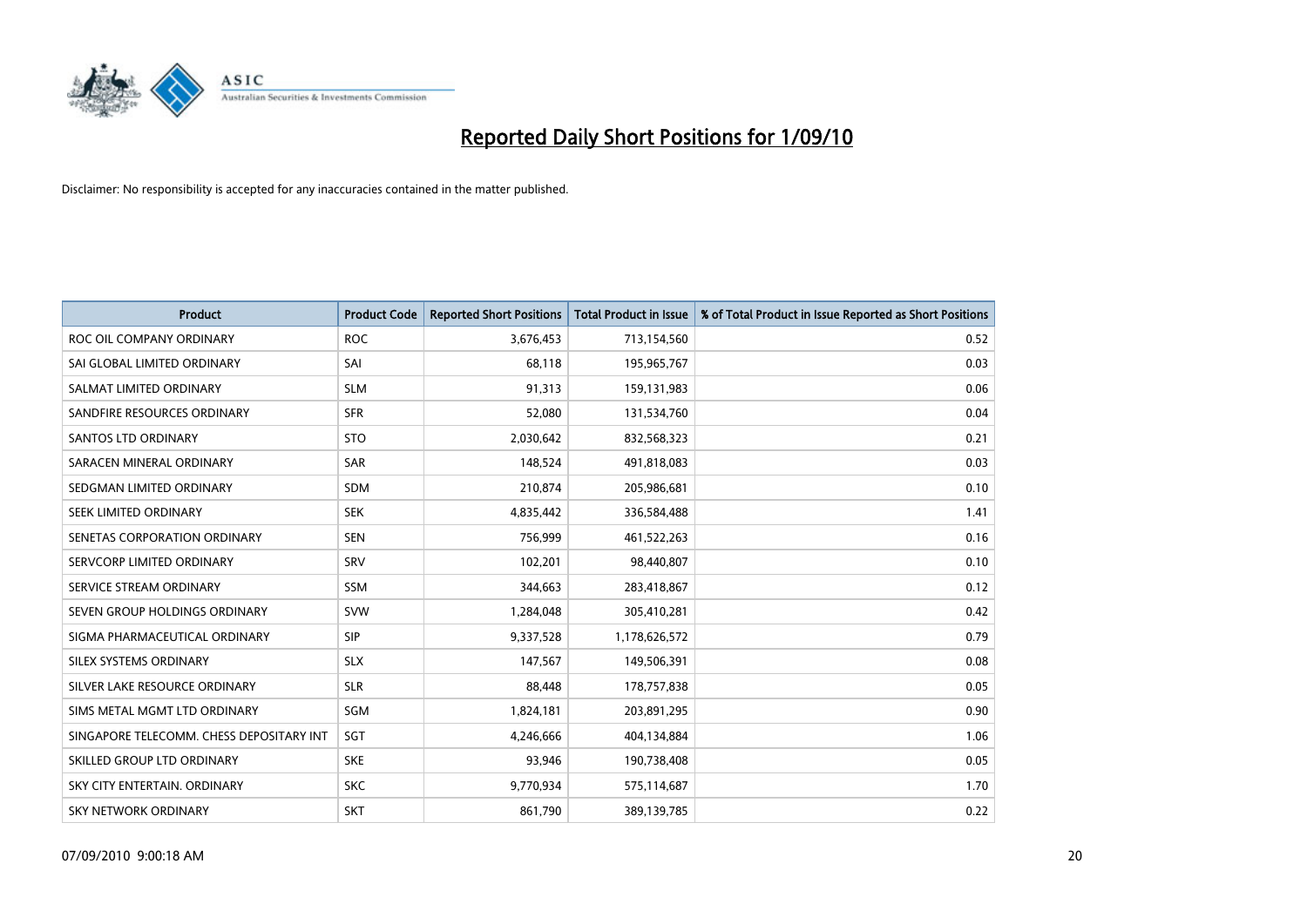![](_page_20_Picture_0.jpeg)

| <b>Product</b>                          | <b>Product Code</b> | <b>Reported Short Positions</b> | <b>Total Product in Issue</b> | % of Total Product in Issue Reported as Short Positions |
|-----------------------------------------|---------------------|---------------------------------|-------------------------------|---------------------------------------------------------|
| SMS MANAGEMENT, ORDINARY                | <b>SMX</b>          | 16.433                          | 67,182,500                    | 0.02                                                    |
| SONIC HEALTHCARE ORDINARY               | <b>SHL</b>          | 5,172,201                       | 388,429,875                   | 1.34                                                    |
| SP AUSNET STAPLED SECURITIES            | SPN                 | 8,245,287                       | 2,748,353,504                 | 0.30                                                    |
| SPARK INFRASTRUCTURE STAPLED SECURITIES | SKI                 | 5,512,547                       | 1,031,911,394                 | 0.53                                                    |
| SPDR 200 FUND ETF UNITS                 | STW                 | 2,006                           | 59,028,081                    | 0.00                                                    |
| SPECIALTY FASHION ORDINARY              | <b>SFH</b>          | 1,440,669                       | 190,964,693                   | 0.76                                                    |
| SPHERE MINERALS LTD ORDINARY            | <b>SPH</b>          | 75.000                          | 171,348,151                   | 0.04                                                    |
| SPOTLESS GROUP LTD ORDINARY             | SPT                 | 956,067                         | 259,309,656                   | 0.38                                                    |
| ST BARBARA LIMITED ORDINARY             | <b>SBM</b>          | 29,672,968                      | 1,953,168,407                 | 1.51                                                    |
| STAGING CONNECTIONS ORDINARY            | <b>STG</b>          | 2,917,189                       | 783,175,134                   | 0.37                                                    |
| STH AMERICAN COR LTD ORDINARY           | SAY                 | 9,200                           | 231,832,027                   | 0.00                                                    |
| STHN CROSS MEDIA ORDINARY               | SXL                 | 81,807                          | 378,827,750                   | 0.03                                                    |
| STOCKLAND UNITS/ORD STAPLED             | SGP                 | 11,884,763                      | 2,383,036,717                 | 0.47                                                    |
| STRAITS RESOURCES ORDINARY              | SRL                 | 5,360,550                       | 255,203,613                   | 2.10                                                    |
| STW COMMUNICATIONS ORDINARY             | SGN                 | 77.374                          | 364,310,964                   | 0.02                                                    |
| SUNCORP-METWAY, ORDINARY                | <b>SUN</b>          | 3,748,685                       | 1,281,390,524                 | 0.27                                                    |
| SUNDANCE RESOURCES ORDINARY             | <b>SDL</b>          | 15,970,277                      | 2,709,995,932                 | 0.58                                                    |
| SUNLAND GROUP LTD ORDINARY              | <b>SDG</b>          | 325,949                         | 251,107,692                   | 0.13                                                    |
| SUPER CHEAP AUTO GRP ORDINARY           | <b>SUL</b>          | 305,161                         | 127,719,802                   | 0.24                                                    |
| SWICK MINING ORDINARY                   | <b>SWK</b>          | 1,548                           | 236,724,970                   | 0.00                                                    |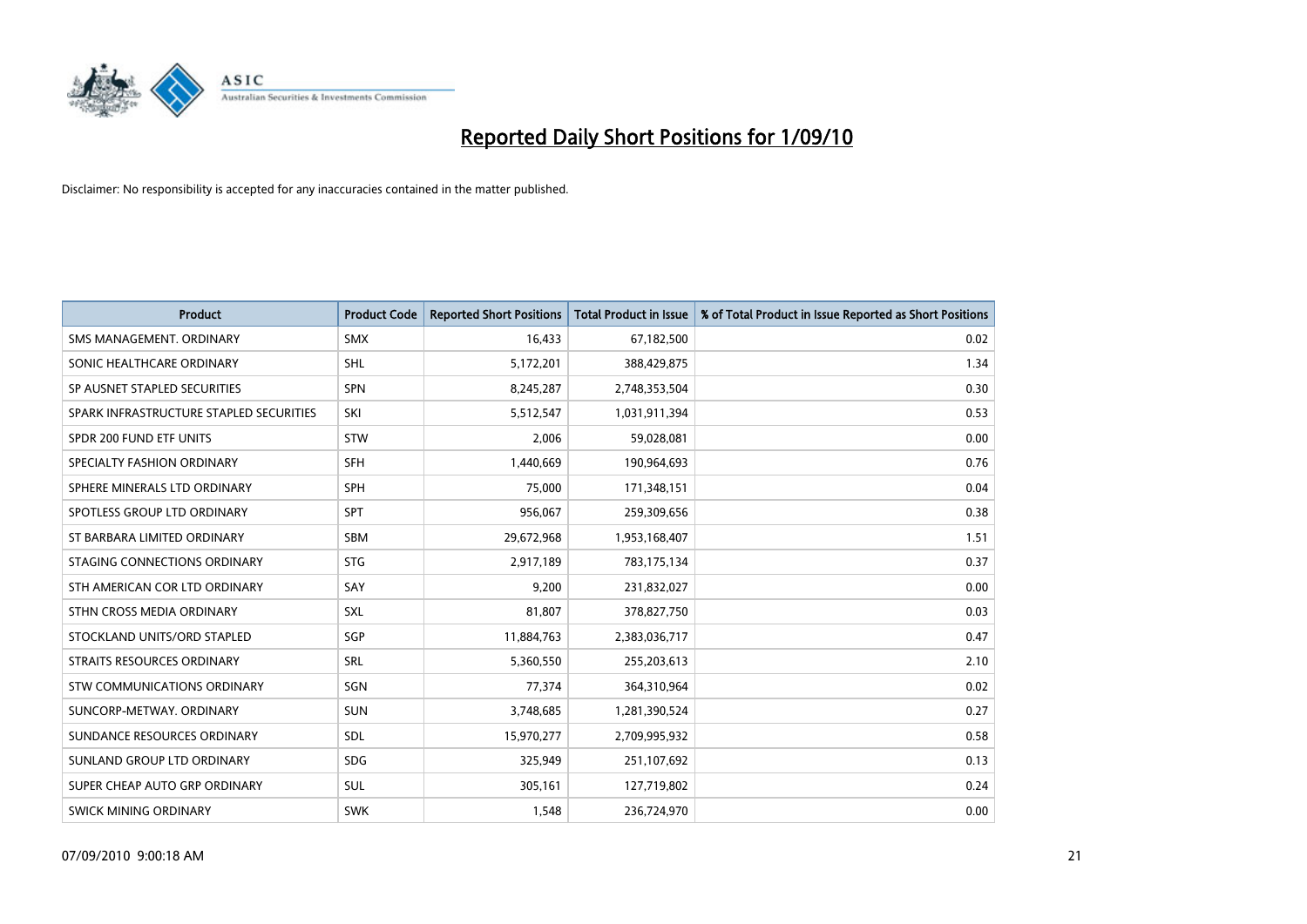![](_page_21_Picture_0.jpeg)

| <b>Product</b>                      | <b>Product Code</b> | <b>Reported Short Positions</b> | <b>Total Product in Issue</b> | % of Total Product in Issue Reported as Short Positions |
|-------------------------------------|---------------------|---------------------------------|-------------------------------|---------------------------------------------------------|
| <b>SYMEX HOLDINGS ORDINARY</b>      | SYM                 | 6,633                           | 125,037,628                   | 0.01                                                    |
| TABCORP HOLDINGS LTD ORDINARY       | <b>TAH</b>          | 13,608,137                      | 612,625,759                   | 2.20                                                    |
| <b>TALENT2 INTERNATION ORDINARY</b> | <b>TWO</b>          | $\overline{7}$                  | 141,224,846                   | 0.00                                                    |
| TANAMI GOLD NL DEFERRED SETTLEMENT  | <b>TAMDA</b>        | 4,885                           | 260,945,271                   | 0.00                                                    |
| TAP OIL LIMITED ORDINARY            | <b>TAP</b>          | 5,923                           | 156,485,921                   | 0.00                                                    |
| TASSAL GROUP LIMITED ORDINARY       | <b>TGR</b>          | 3,078,655                       | 144,197,882                   | 2.13                                                    |
| TATTS GROUP LTD ORDINARY            | <b>TTS</b>          | 10,895,283                      | 1,281,937,479                 | 0.85                                                    |
| TECHNOLOGY ONE ORDINARY             | <b>TNE</b>          | 49,622                          | 300,303,455                   | 0.02                                                    |
| TELECOM CORPORATION ORDINARY        | <b>TEL</b>          | 37,526,448                      | 1,920,703,692                 | 1.94                                                    |
| TELSTRA CORPORATION, ORDINARY       | <b>TLS</b>          | 96,085,617                      | 12,443,074,357                | 0.77                                                    |
| TEN NETWORK HOLDINGS ORDINARY       | <b>TEN</b>          | 7,513,132                       | 1,045,236,720                 | 0.70                                                    |
| TFS CORPORATION LTD ORDINARY        | <b>TFC</b>          | 69,729                          | 227,360,909                   | 0.03                                                    |
| THE REJECT SHOP ORDINARY            | <b>TRS</b>          | 29,859                          | 26,033,570                    | 0.11                                                    |
| THOR MINING PLC CHESS DEPOSITARY    | <b>THR</b>          | 2,307                           | 245,247,701                   | 0.00                                                    |
| THORN GROUP LIMITED ORDINARY        | <b>TGA</b>          | 2,361                           | 129,459,770                   | 0.00                                                    |
| TIMBERCORP LIMITED ORDINARY         | <b>TIM</b>          | 1,171,620                       | 352,071,429                   | 0.33                                                    |
| TISHMAN SPEYER UNITS                | <b>TSO</b>          | 50,626                          | 338,440,904                   | 0.01                                                    |
| TNG LIMITED ORDINARY                | <b>TNG</b>          | 4,321                           | 258,055,076                   | 0.00                                                    |
| TOLL HOLDINGS LTD ORDINARY          | <b>TOL</b>          | 7,447,813                       | 702,867,609                   | 1.07                                                    |
| TORO ENERGY LIMITED ORDINARY        | <b>TOE</b>          | 84,404                          | 964,936,676                   | 0.01                                                    |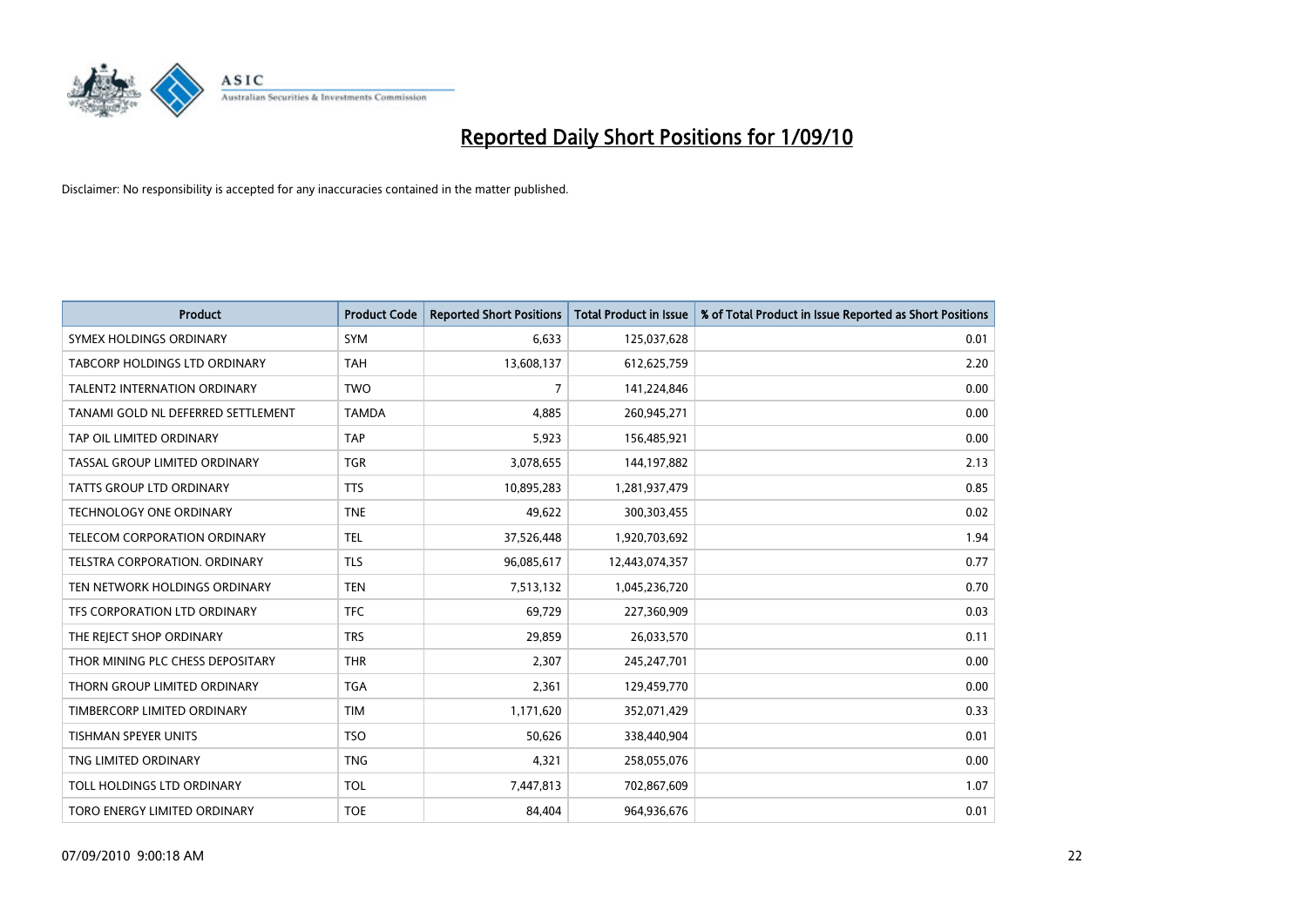![](_page_22_Picture_0.jpeg)

| <b>Product</b>                            | <b>Product Code</b> | <b>Reported Short Positions</b> | <b>Total Product in Issue</b> | % of Total Product in Issue Reported as Short Positions |
|-------------------------------------------|---------------------|---------------------------------|-------------------------------|---------------------------------------------------------|
| <b>TOWER AUSTRALIA ORDINARY</b>           | <b>TAL</b>          | 1,481,220                       | 415,928,881                   | 0.36                                                    |
| TOWER LIMITED ORDINARY                    | <b>TWR</b>          | 689,519                         | 260,631,787                   | 0.26                                                    |
| TOX FREE SOLUTIONS ORDINARY               | <b>TOX</b>          | 90,280                          | 91,765,500                    | 0.09                                                    |
| TPG TELECOM LIMITED ORDINARY              | <b>TPM</b>          | 378,832                         | 767,849,104                   | 0.05                                                    |
| TRANSFIELD SERV INFR STAPLED SECURITIES   | <b>TSI</b>          | 381,833                         | 432,184,488                   | 0.09                                                    |
| TRANSFIELD SERVICES ORDINARY              | <b>TSE</b>          | 414,547                         | 414,278,904                   | 0.10                                                    |
| TRANSPACIFIC INDUST, ORDINARY             | <b>TPI</b>          | 12,263,653                      | 960,638,735                   | 1.29                                                    |
| TRANSURBAN GROUP TRIPLE STAPLED SEC.      | <b>TCL</b>          | 4,680,613                       | 1,414,667,986                 | 0.32                                                    |
| TRINITY GROUP STAPLED SECURITIES          | <b>TCO</b>          | 3,419                           | 231,701,539                   | 0.00                                                    |
| TROY RESOURCES NL ORDINARY                | <b>TRY</b>          | 82,080                          | 87,474,323                    | 0.09                                                    |
| UGL LIMITED ORDINARY                      | UGL                 | 4,958,278                       | 165,928,705                   | 2.94                                                    |
| UNILIFE CORPORATION CDI 6:1               | <b>UNS</b>          | 21,204                          | 238,135,980                   | 0.01                                                    |
| UXC LIMITED ORDINARY                      | <b>UXC</b>          | 664,849                         | 295,789,804                   | 0.22                                                    |
| VALAD PROPERTY GROUP STAPLED US PROHIBIT. | <b>VPG</b>          | 4,602,531                       | 2,287,682,926                 | 0.20                                                    |
| <b>VDM GROUP LIMITED ORDINARY</b>         | <b>VMG</b>          | 11,116                          | 195,613,088                   | 0.01                                                    |
| <b>VENTURE MINERALS ORDINARY</b>          | <b>VMS</b>          | 6,500                           | 168, 163, 334                 | 0.00                                                    |
| <b>VILLAGE ROADSHOW LTD ORDINARY</b>      | <b>VRL</b>          | 682                             | 114,217,649                   | 0.00                                                    |
| VILLAGE ROADSHOW LTD 'A' CLASS PREFERENCE | <b>VRLPA</b>        | 19,559                          | 52,235,451                    | 0.04                                                    |
| <b>VIRGIN BLUE HOLDINGS ORDINARY</b>      | <b>VBA</b>          | 19,978,732                      | 2,209,126,568                 | 0.90                                                    |
| <b>VISION GROUP HLDGS ORDINARY</b>        | <b>VGH</b>          | 78.000                          | 72,671,765                    | 0.11                                                    |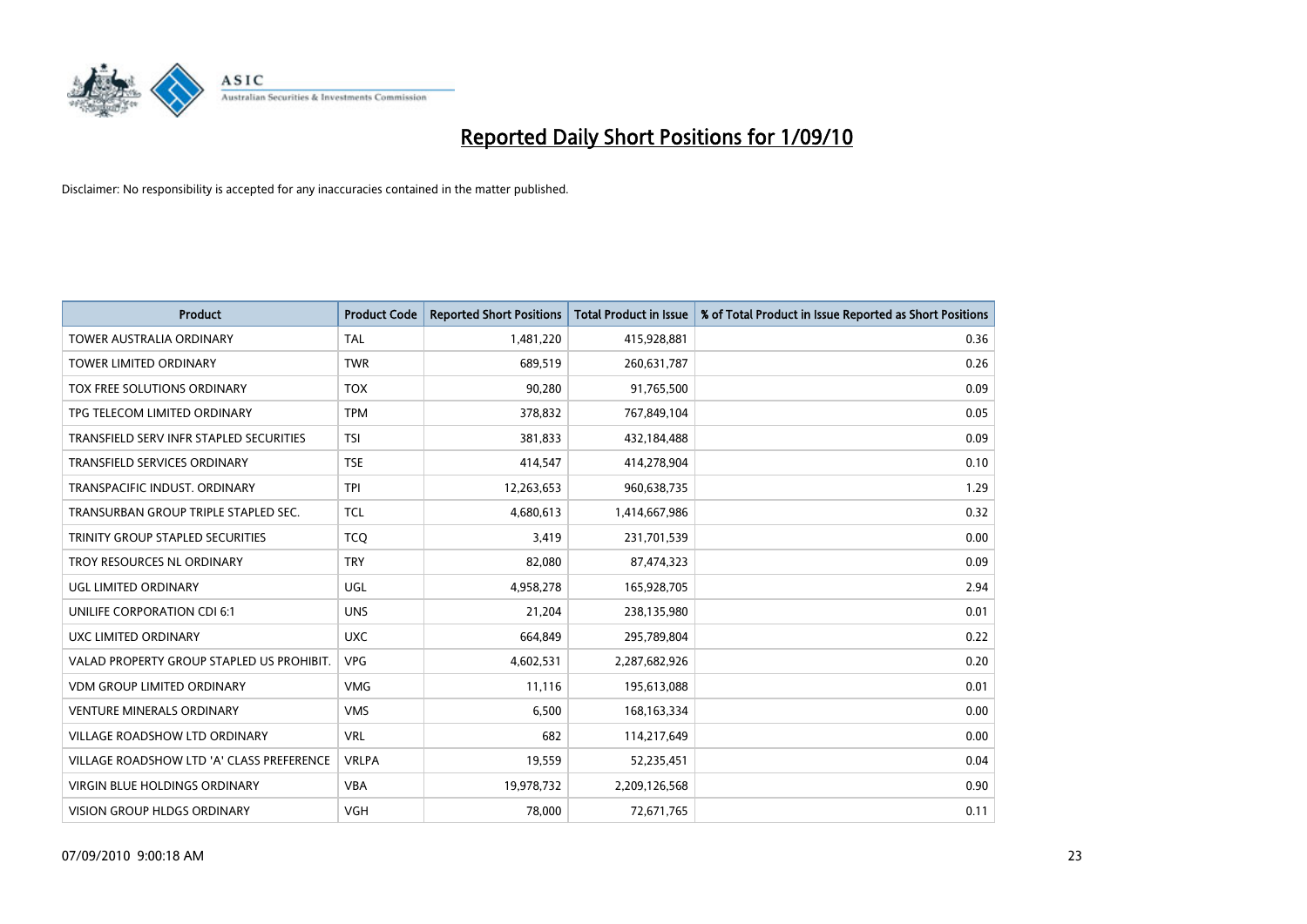![](_page_23_Picture_0.jpeg)

| <b>Product</b>                         | <b>Product Code</b> | <b>Reported Short Positions</b> | <b>Total Product in Issue</b> | % of Total Product in Issue Reported as Short Positions |
|----------------------------------------|---------------------|---------------------------------|-------------------------------|---------------------------------------------------------|
| <b>VITA GROUP LTD ORDINARY</b>         | <b>VTG</b>          | 75,190                          | 142,499,800                   | 0.05                                                    |
| VITERRA INC CDI 1:1                    | <b>VTA</b>          | 1,145                           | 68,629,939                    | 0.00                                                    |
| <b>WAREHOUSE GROUP ORDINARY</b>        | <b>WHS</b>          | 322,008                         | 311,195,868                   | 0.10                                                    |
| <b>WATPAC LIMITED ORDINARY</b>         | <b>WTP</b>          | 8,669                           | 181,326,206                   | 0.00                                                    |
| <b>WDS LIMITED ORDINARY</b>            | <b>WDS</b>          | 56,450                          | 143,107,458                   | 0.04                                                    |
| WEBIET LIMITED ORDINARY                | <b>WEB</b>          | 88,910                          | 76,861,278                    | 0.12                                                    |
| <b>WESFARMERS LIMITED ORDINARY</b>     | <b>WES</b>          | 23,391,391                      | 1,005,169,707                 | 2.33                                                    |
| WESFARMERS LIMITED PARTIALLY PROTECTED | <b>WESN</b>         | 2,306,963                       | 151,902,455                   | 1.51                                                    |
| WEST AUSTRALIAN NEWS ORDINARY          | <b>WAN</b>          | 6,542,731                       | 216,011,546                   | 3.02                                                    |
| WESTERN AREAS NL ORDINARY              | <b>WSA</b>          | 6,315,152                       | 179,735,899                   | 3.51                                                    |
| WESTERN DESERT RES. ORDINARY           | <b>WDR</b>          | 948                             | 134,511,656                   | 0.00                                                    |
| WESTFIELD GROUP ORD/UNIT STAPLED SEC   | <b>WDC</b>          | 7,004,748                       | 2,307,773,663                 | 0.29                                                    |
| WESTPAC BANKING CORP ORDINARY          | <b>WBC</b>          | 20,786,390                      | 2,989,159,608                 | 0.66                                                    |
| WHITE ENERGY COMPANY ORDINARY          | <b>WEC</b>          | 2,866,068                       | 284,212,354                   | 1.00                                                    |
| WHITEHAVEN COAL ORDINARY               | <b>WHC</b>          | 1,843,714                       | 493,650,070                   | 0.37                                                    |
| WHK GROUP LIMITED ORDINARY             | <b>WHG</b>          | 34,194                          | 264,254,166                   | 0.01                                                    |
| WIDE BAY AUST LTD ORDINARY             | <b>WBB</b>          | 27                              | 32,001,199                    | 0.00                                                    |
| WINDIMURRA VANADIUM ORDINARY           | <b>WVL</b>          | 163,685                         | 154,278,674                   | 0.11                                                    |
| WOODSIDE PETROLEUM ORDINARY            | <b>WPL</b>          | 2,410,172                       | 780,136,909                   | 0.27                                                    |
| WOOLWORTHS LIMITED ORDINARY            | <b>WOW</b>          | 3,009,955                       | 1,231,218,031                 | 0.20                                                    |